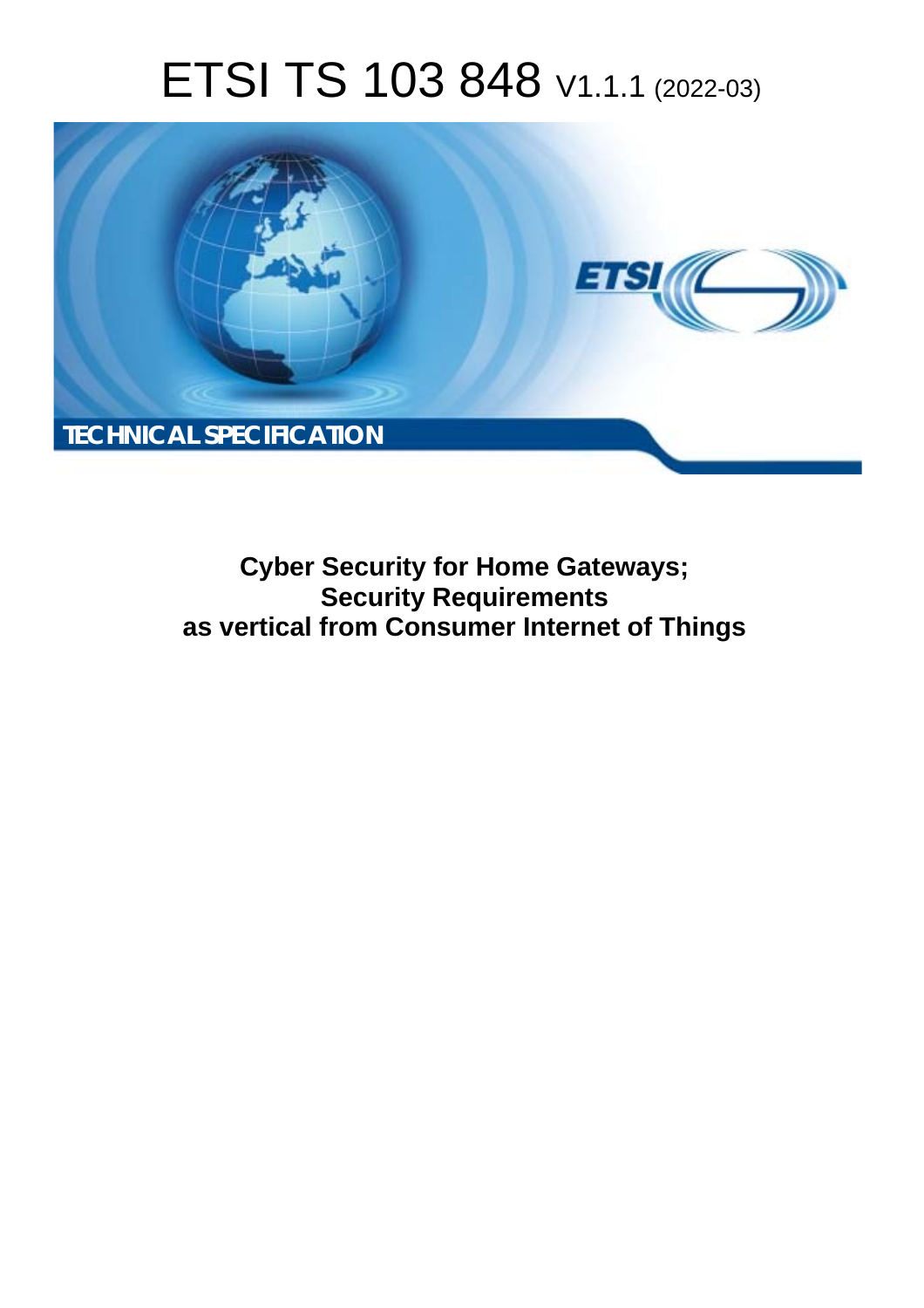Reference

DTS/CYBER-0069

Keywords

cybersecurity, Home Gateway, IoT, privacy

#### *ETSI*

650 Route des Lucioles F-06921 Sophia Antipolis Cedex - FRANCE

Tel.: +33 4 92 94 42 00 Fax: +33 4 93 65 47 16

Siret N° 348 623 562 00017 - APE 7112B Association à but non lucratif enregistrée à la Sous-Préfecture de Grasse (06) N° w061004871

#### *Important notice*

The present document can be downloaded from: <http://www.etsi.org/standards-search>

The present document may be made available in electronic versions and/or in print. The content of any electronic and/or print versions of the present document shall not be modified without the prior written authorization of ETSI. In case of any existing or perceived difference in contents between such versions and/or in print, the prevailing version of an ETSI deliverable is the one made publicly available in PDF format at [www.etsi.org/deliver.](http://www.etsi.org/deliver)

Users of the present document should be aware that the document may be subject to revision or change of status. Information on the current status of this and other ETSI documents is available at <https://portal.etsi.org/TB/ETSIDeliverableStatus.aspx>

If you find errors in the present document, please send your comment to one of the following services: <https://portal.etsi.org/People/CommiteeSupportStaff.aspx>

If you find a security vulnerability in the present document, please report it through our Coordinated Vulnerability Disclosure Program: <https://www.etsi.org/standards/coordinated-vulnerability-disclosure>

#### *Notice of disclaimer & limitation of liability*

The information provided in the present deliverable is directed solely to professionals who have the appropriate degree of experience to understand and interpret its content in accordance with generally accepted engineering or other professional standard and applicable regulations.

No recommendation as to products and services or vendors is made or should be implied.

No representation or warranty is made that this deliverable is technically accurate or sufficient or conforms to any law and/or governmental rule and/or regulation and further, no representation or warranty is made of merchantability or fitness for any particular purpose or against infringement of intellectual property rights.

In no event shall ETSI be held liable for loss of profits or any other incidental or consequential damages.

Any software contained in this deliverable is provided "AS IS" with no warranties, express or implied, including but not limited to, the warranties of merchantability, fitness for a particular purpose and non-infringement of intellectual property rights and ETSI shall not be held liable in any event for any damages whatsoever (including, without limitation, damages for loss of profits, business interruption, loss of information, or any other pecuniary loss) arising out of or related to the use of or inability to use the software.

#### *Copyright Notification*

No part may be reproduced or utilized in any form or by any means, electronic or mechanical, including photocopying and microfilm except as authorized by written permission of ETSI.

> The content of the PDF version shall not be modified without the written authorization of ETSI. The copyright and the foregoing restriction extend to reproduction in all media.

© ETSI 2022. All rights reserved.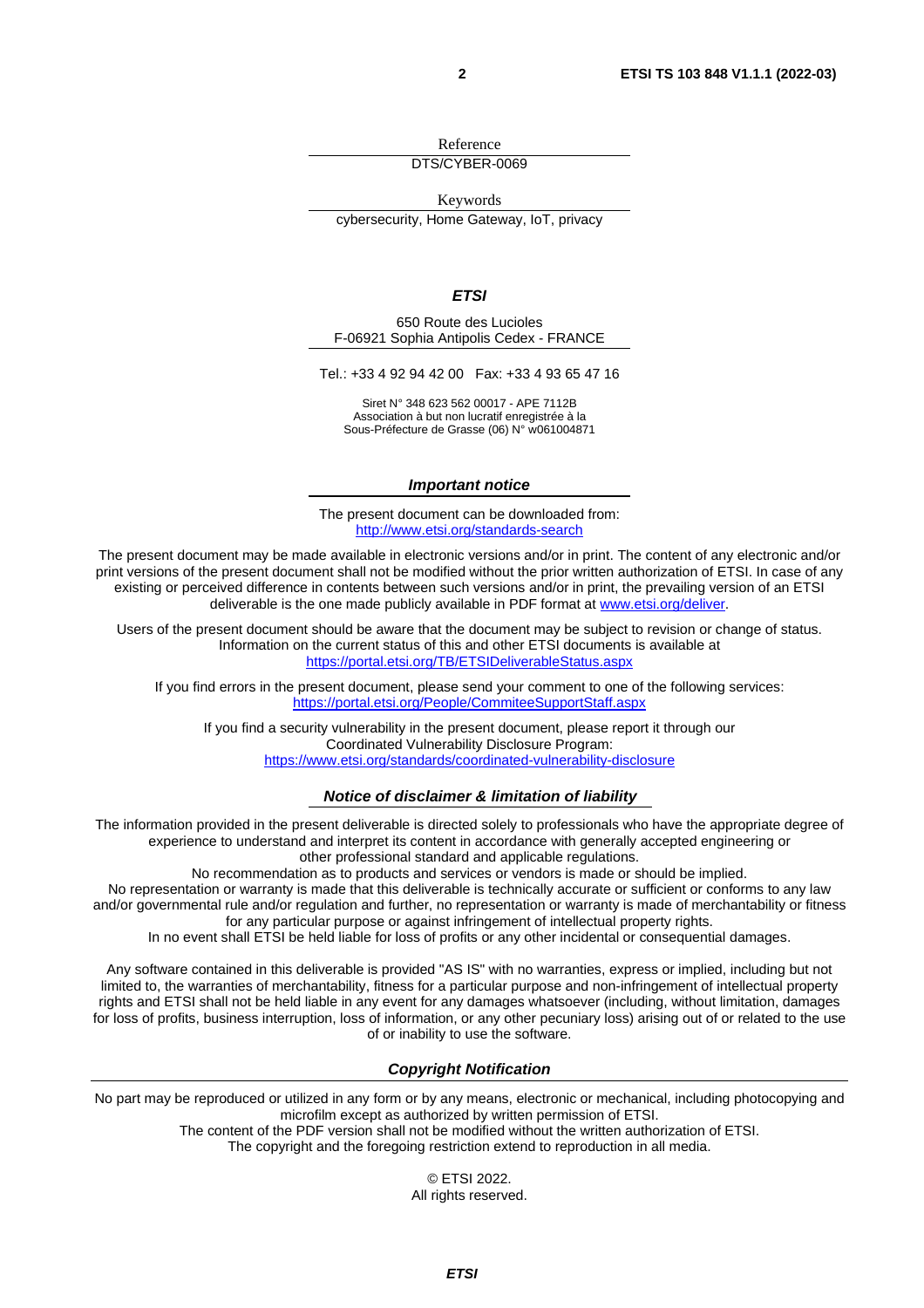# Contents

| 1            |                               |  |
|--------------|-------------------------------|--|
|              |                               |  |
| 2            |                               |  |
| 2.1<br>2.2   |                               |  |
|              |                               |  |
| 3            |                               |  |
| 3.1          |                               |  |
| 3.2          |                               |  |
| 3.3          |                               |  |
| 4            |                               |  |
| 4.1          |                               |  |
| 4.2          |                               |  |
| 4.3          |                               |  |
| 4.4          |                               |  |
| 5            |                               |  |
| 5.1          |                               |  |
| 5.2          |                               |  |
| 5.3          |                               |  |
| 5.4          |                               |  |
| 5.5          |                               |  |
| 5.6          |                               |  |
| 5.7          |                               |  |
| 5.8          |                               |  |
| 5.9          |                               |  |
| 5.10         |                               |  |
| 5.11<br>5.12 |                               |  |
| 5.13         |                               |  |
|              |                               |  |
| 6            |                               |  |
| 7            |                               |  |
| 7.1          |                               |  |
| 7.2          |                               |  |
| 7.3          |                               |  |
| 7.4          |                               |  |
| 7.5          |                               |  |
| 7.6          |                               |  |
| 7.7          |                               |  |
| 7.8<br>7.9   |                               |  |
| 7.10         |                               |  |
| 7.11         |                               |  |
| 7.12         |                               |  |
| 7.13         |                               |  |
|              | <b>Annex A (informative):</b> |  |
|              | <b>Annex B</b> (informative): |  |
|              |                               |  |
|              |                               |  |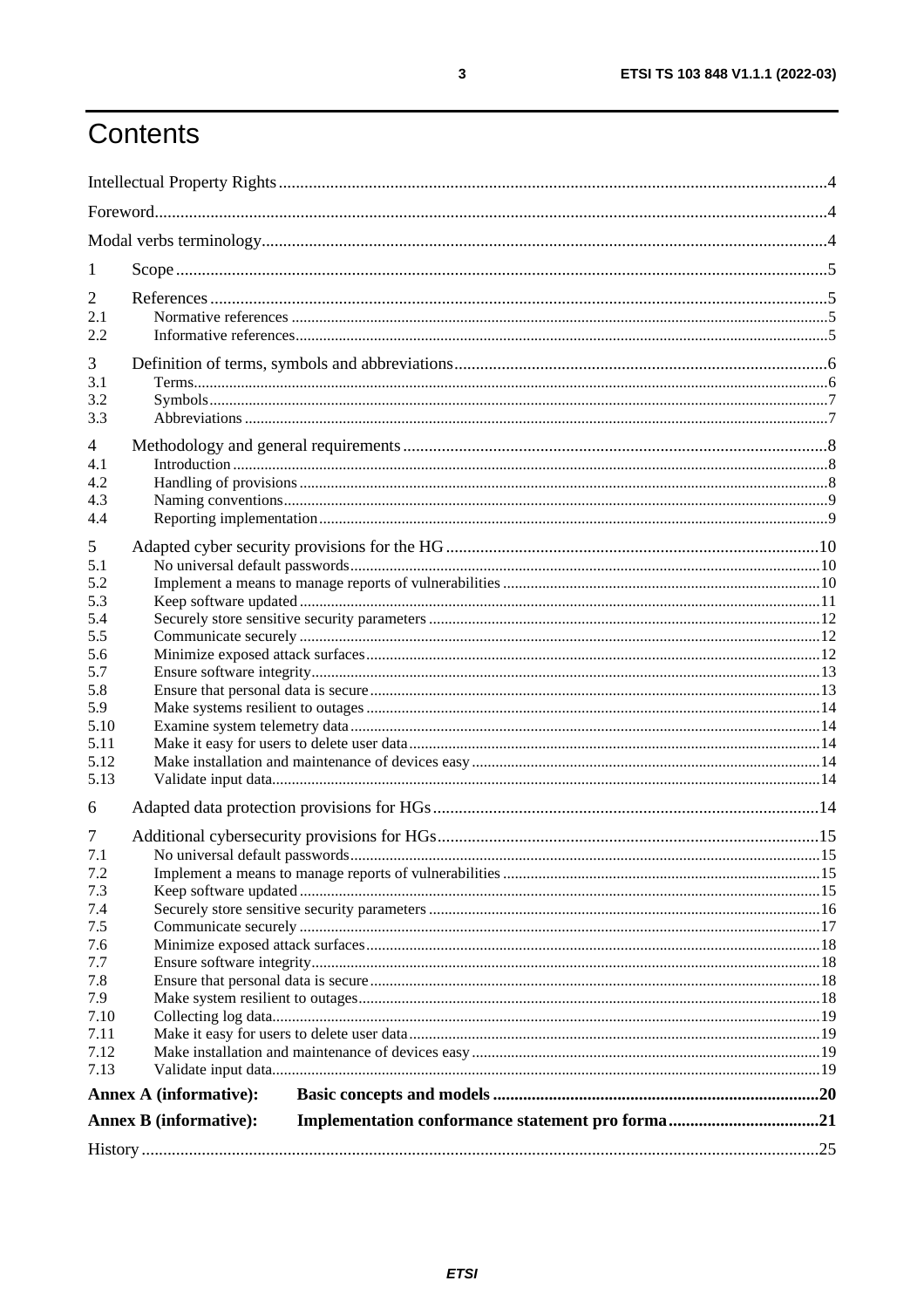# <span id="page-3-0"></span>Intellectual Property Rights

#### Essential patents

IPRs essential or potentially essential to normative deliverables may have been declared to ETSI. The declarations pertaining to these essential IPRs, if any, are publicly available for **ETSI members and non-members**, and can be found in ETSI SR 000 314: *"Intellectual Property Rights (IPRs); Essential, or potentially Essential, IPRs notified to ETSI in respect of ETSI standards"*, which is available from the ETSI Secretariat. Latest updates are available on the ETSI Web server ([https://ipr.etsi.org/\)](https://ipr.etsi.org/).

Pursuant to the ETSI Directives including the ETSI IPR Policy, no investigation regarding the essentiality of IPRs, including IPR searches, has been carried out by ETSI. No guarantee can be given as to the existence of other IPRs not referenced in ETSI SR 000 314 (or the updates on the ETSI Web server) which are, or may be, or may become, essential to the present document.

#### **Trademarks**

The present document may include trademarks and/or tradenames which are asserted and/or registered by their owners. ETSI claims no ownership of these except for any which are indicated as being the property of ETSI, and conveys no right to use or reproduce any trademark and/or tradename. Mention of those trademarks in the present document does not constitute an endorsement by ETSI of products, services or organizations associated with those trademarks.

**DECT™**, **PLUGTESTS™**, **UMTS™** and the ETSI logo are trademarks of ETSI registered for the benefit of its Members. **3GPP™** and **LTE™** are trademarks of ETSI registered for the benefit of its Members and of the 3GPP Organizational Partners. **oneM2M™** logo is a trademark of ETSI registered for the benefit of its Members and of the oneM2M Partners. **GSM**® and the GSM logo are trademarks registered and owned by the GSM Association.

# Foreword

This Technical Specification (TS) has been produced by ETSI Technical Committee Cyber Security (CYBER).

# Modal verbs terminology

In the present document "**shall**", "**shall not**", "**should**", "**should not**", "**may**", "**need not**", "**will"**, "will not", "**can**" and "**cannot**" are to be interpreted as described in clause 3.2 of the [ETSI Drafting Rules](https://portal.etsi.org/Services/editHelp!/Howtostart/ETSIDraftingRules.aspx) (Verbal forms for the expression of provisions).

"**must**" and "**must not**" are **NOT** allowed in ETSI deliverables except when used in direct citation.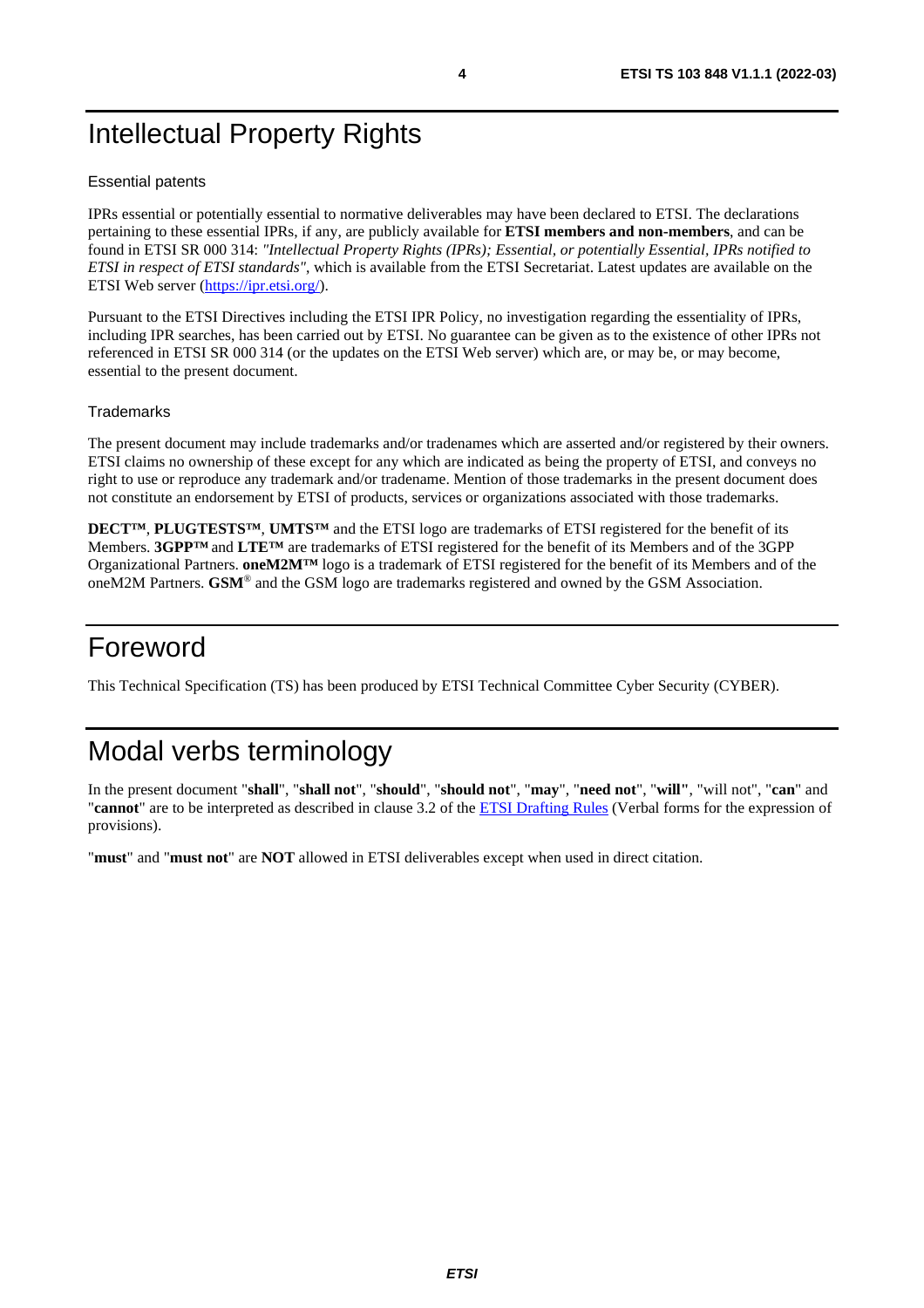### <span id="page-4-0"></span>1 Scope

The present document defines security provisions for Home Gateways resulting from the analysis presented in ETSI TR 103 743 [i.1], and extending from the provisions for consumer IoT devices defined in ETSI EN 303 645 [1].

- NOTE 1: The Home Gateway (HG) is not an IoT device as defined in ETSI EN 303 645 [1]. However, due to its generic character, ETSI EN 303 645 [1] is appropriate as baseline for the HG. The present document therefore is an adaption of the provisions of ETSI EN 303 645 [1] for the specific capabilities of a HG.
- EXAMPLE: The HG is responsible for network management and is therefore subject to higher requirements than a consumer IoT device concerning the role of an administrator having a higher level of privilege than a user.
- NOTE 2: The adoption of ETSI EN 303 645 [1] as a baseline does not infer that a Home Gateway (HG) is an IoT device according to the ETSI EN 303 645 [1] definition.

### 2 References

### 2.1 Normative references

References are either specific (identified by date of publication and/or edition number or version number) or non-specific. For specific references, only the cited version applies. For non-specific references, the latest version of the referenced document (including any amendments) applies.

Referenced documents which are not found to be publicly available in the expected location might be found at <https://docbox.etsi.org/Reference/>.

NOTE: While any hyperlinks included in this clause were valid at the time of publication, ETSI cannot guarantee their long-term validity.

The following referenced documents are necessary for the application of the present document.

[1] ETSI EN 303 645: "CYBER; Cyber Security for Consumer Internet of Things: Baseline Requirements".

### 2.2 Informative references

References are either specific (identified by date of publication and/or edition number or version number) or non-specific. For specific references, only the cited version applies. For non-specific references, the latest version of the referenced document (including any amendments) applies.

NOTE: While any hyperlinks included in this clause were valid at the time of publication, ETSI cannot guarantee their long-term validity.

The following referenced documents are not necessary for the application of the present document but they assist the user with regard to a particular subject area.

- [i.1] ETSI TR 103 743: "CYBER; Home Gateway Security Threat Analysis".
- [i.2] Wi-Fi Easy Connect™.
- NOTE: Available at<https://www.wi-fi.org/discover-wi-fi/wi-fi-easy-connect>.
- [i.3] NIST SP 800-90B: "Recommendation for the Entropy Sources Used for Random Bit Generation".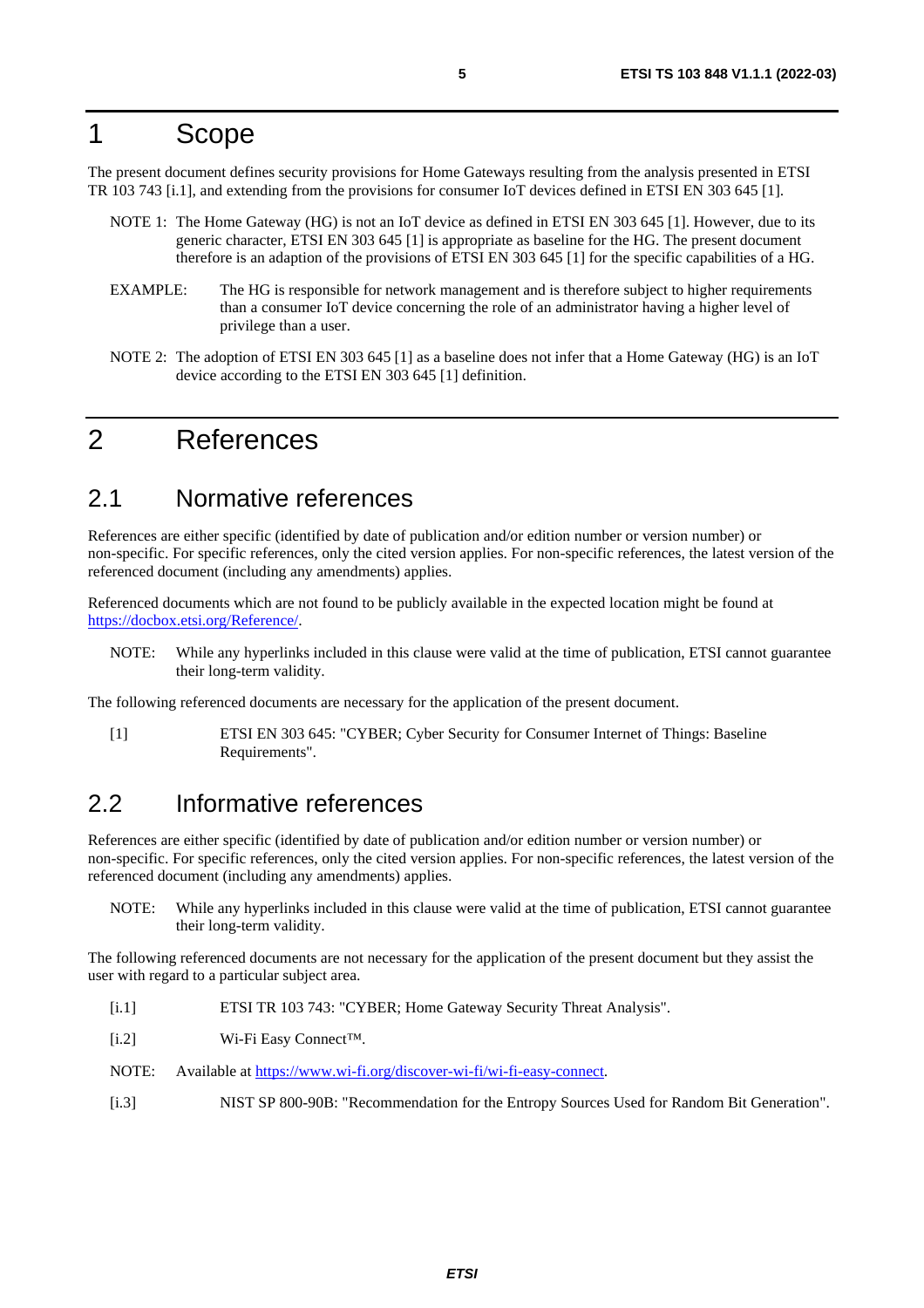<span id="page-5-0"></span>

| $[1.4]$ | IEEE 802.11 <sup>TM</sup> -2020: "IEEE Standard for Information Technology--Telecommunications and<br>Information Exchange between Systems - Local and Metropolitan Area Networks--Specific<br>Requirements - Part 11: Wireless LAN Medium Access Control (MAC) and Physical Layer (PHY)<br>Specifications". |  |  |
|---------|--------------------------------------------------------------------------------------------------------------------------------------------------------------------------------------------------------------------------------------------------------------------------------------------------------------|--|--|
| NOTE:   | The above reference supersedes IEEE 802.11 $i^{\text{TM}}$ and incorporates the latest security mechanisms as<br>originally found in IEEE 802.11iTM.                                                                                                                                                         |  |  |
| $[1.5]$ | ETSI TR 103 309: "CYBER; Secure by Default - platform security technology".                                                                                                                                                                                                                                  |  |  |
| $[1.6]$ | ETSI TR 103 305-2: "CYBER; Critical Security Controls for Effective Cyber Defence; Part 2:<br>Measurement and auditing".                                                                                                                                                                                     |  |  |
| $[1.7]$ | ETSI TS 102 165-1: "CYBER; Methods and protocols; Part 1: Method and pro forma for Threat,<br>Vulnerability, Risk Analysis (TVRA)".                                                                                                                                                                          |  |  |
| [i.8]   | IETF RFC 8446: "The Transport Layer Security (TLS) Protocol Version 1.3".                                                                                                                                                                                                                                    |  |  |
| NOTE:   | Earlier versions of TLS still apply.                                                                                                                                                                                                                                                                         |  |  |
| [i.9]   | Broadband Forum Technical Report 069 (TR-069): "CPE WAN Management Protocol (CWMP)".                                                                                                                                                                                                                         |  |  |
| [i.10]  | IETF RFC 5905: "Network Time Protocol Version 4: Protocol and Algorithms Specification".                                                                                                                                                                                                                     |  |  |
| [i.11]  | ISO/IEC 14882:2020(E): "Programming Language C++".                                                                                                                                                                                                                                                           |  |  |
| [1.12]  | ETSI TS 119 312: "Electronic Signatures and Infrastructures (ESI); Cryptographic Suites".                                                                                                                                                                                                                    |  |  |

# 3 Definition of terms, symbols and abbreviations

### 3.1 Terms

For the purposes of the present document, the terms given in ETSI EN 303 645 [\[1](#page-4-0)], ETSI TR 103 743 [[i.1](#page-4-0)] and the following apply:

**community Wi-Fi®:** Wi-Fi® channel made available from the HG independently of the user and guest provisions to allow public access to the Internet

**Hardware-Based Root of Trust (HBRT):** hardware component that provides a tamper-proof unique per device identity and can perform cryptographic functions in an isolated environment

EXAMPLE 1: A hardware-based Trusted Platform Module (TPM) can be used as a hardware-based root of trust.

**Home Gateway (HG):** physical device that lies between the in-home network and the public network with a primary purpose of managing traffic between these networks

**IPsec tunnel:** protective communication protocol and technology on which a VPN can be built

NOTE: Each IP packet gets encrypted and authenticated prior sending. Authenticated means that an encrypted or signed hash-value is attached, which only the receiving entity can decrypt and verify. Prior sending, the packet is then encapsulated into a new packet with a packet header and sent. This establishes a confidentiality and integrity protection between two network entities.

**local administrator:** administrator that performs management actions on the HG from the LAN connection

EXAMPLE: A local administrator generates and manages the LAN Wi-Fi® accounts and interfaces.

**remote administrator:** administrator that performs management actions on the HG from the WAN connection

NOTE: The remote administrator can include the role of the ISP in managing elements of the HG required for access to the WAN.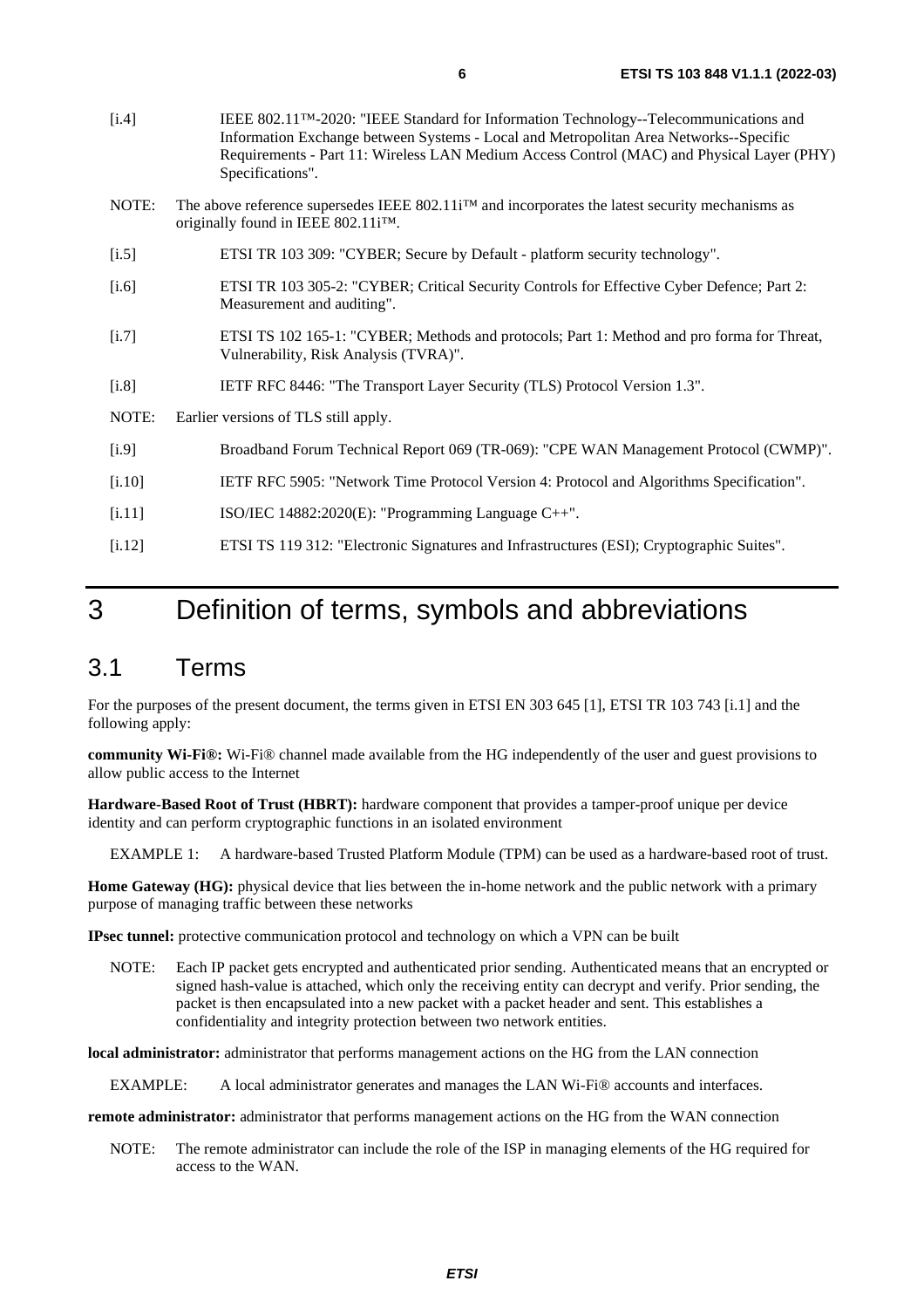<span id="page-6-0"></span>**security log data:** log data that is related to security events only

NOTE: These data can contain MAC-, IP-addresses and other data types which could constitute or be related to personal data.

**security critical data:** all data comprising security parameters, keys, authentication credentials, security relevant device configuration settings and any similar values, suitable either to compromise the HG, jeopardize the user LAN, or even the ISP network.

**traffic management log data:** log data that is related to traffic management events only

**transmission log data:** log data that is related to transmission events only

**Virtual Private Network (VPN):** protected and managed communication channel between one or more entities traversing a public network

NOTE: The protection of each communication link within a VPN relies usually on preparation steps: The entities have been identified, authenticated, authorized, negotiated a common session symmetric key, and have means in place to preserve the integrity of the subsequent communication. The identification, authentication and authorization of each entity is usually based on security credentials managed by the VPN operator. All these protection means constitute a VPN.

EXAMPLE: An IPsec tunnel is one means of implementing a VPN.

### 3.2 Symbols

Void.

### 3.3 Abbreviations

For the purposes of the present document, the abbreviations given in ETSI EN 303 645 [\[1](#page-4-0)] and the following apply:

| <b>ACL</b>   | Access Control List(s)                    |
|--------------|-------------------------------------------|
| <b>CPE</b>   | <b>Customer Premises Equipment</b>        |
| DoS          | Denial of Service                         |
| EN           | European Standard                         |
| <b>HBRT</b>  | Hardware-Based Root of Trust              |
| HG           | Home Gateway                              |
| <b>HMEE</b>  | Hardware Mediated Execution Enclave       |
| <b>HSM</b>   | Hardware Security Module                  |
| <b>ISP</b>   | Internet Service Provider                 |
| <b>IT</b>    | <b>Information Technology</b>             |
| <b>KASLR</b> | Kernel Address Space Layout Randomization |
| <b>LTS</b>   | Long-Term Support                         |
| N/A          | Not applicable                            |
| <b>NMS</b>   | Network Management System                 |
| <b>NTP</b>   | Network Time Protocol                     |
| <b>NVM</b>   | None-Volatile Memory                      |
| <b>OS</b>    | <b>Operating System</b>                   |
| <b>PIE</b>   | Position Independent Executable           |
| <b>PSK</b>   | Pre-Shared-Key                            |
| <b>RELRO</b> | <b>Relocation Read Only</b>               |
| R&D          | <b>Research and Development</b>           |
| <b>SNMP</b>  | Simple Network Management Protocol        |
| SP           | <b>Special Publication</b>                |
| <b>SSH</b>   | Secure Shell                              |
| <b>SW</b>    | Software                                  |
| <b>TLS</b>   | <b>Transport Layer Security</b>           |
| <b>TPM</b>   | <b>Trusted Platform Module</b>            |
| <b>VPN</b>   | Virtual Private Network                   |
| $Wi-Fi@$     | Wireless Fidelity (deprecated)            |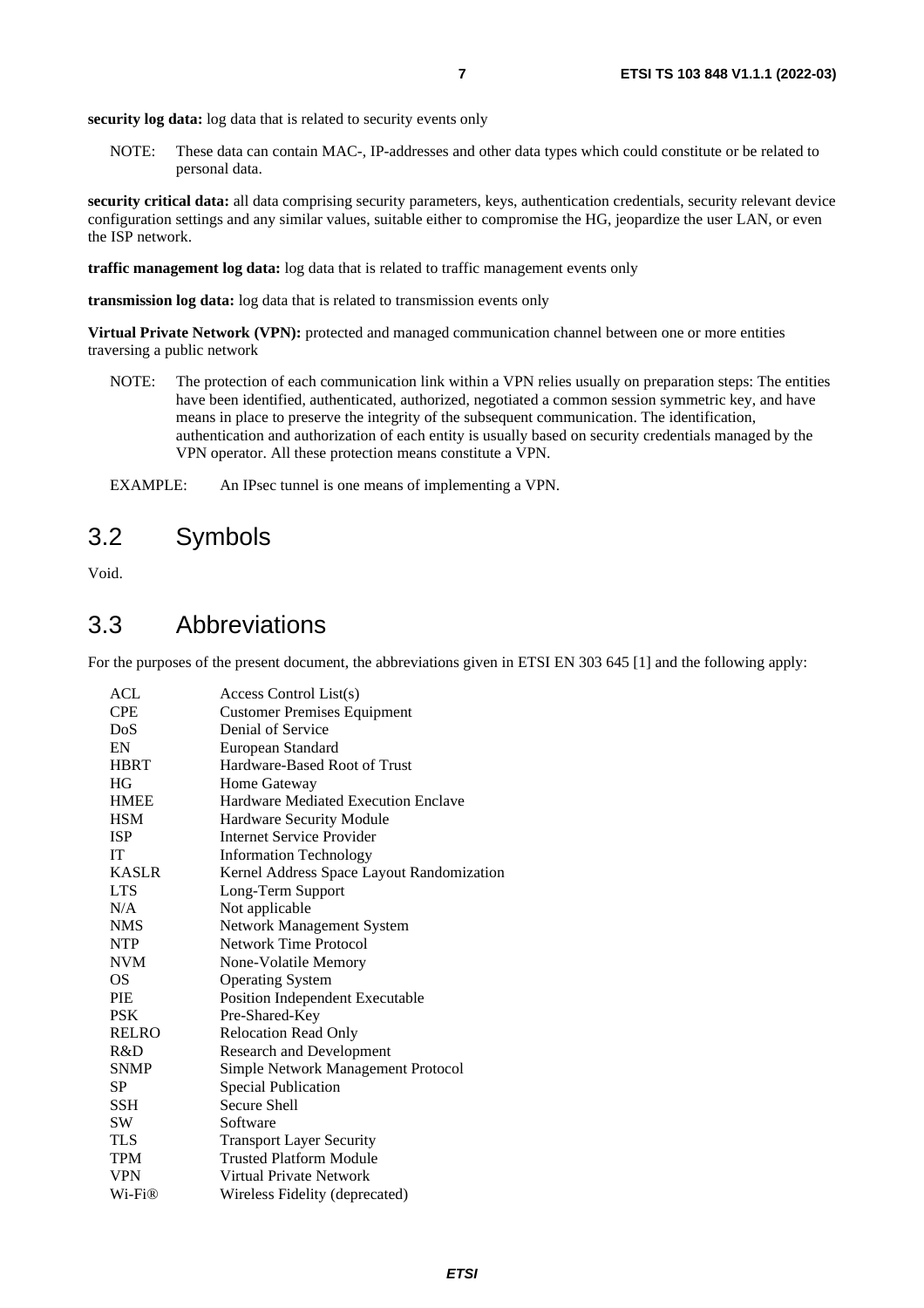<span id="page-7-0"></span>WPA Wi-Fi® Protected Access

## 4 Methodology and general requirements

### 4.1 Introduction

A Home Gateway (HG) is connected on one side to the Internet Service Provider (ISP) network and on the other side to the user's Local Area Network (LAN). On the ISP network side, the HG is exposed to other risks and attacks as an IoT device, which justifies the promotions, refinements, extensions and additions of the provisions of ETSI EN 303 645 [\[1](#page-4-0)].

For the purposes of the present document, the ETSI EN 303 645 [\[1](#page-4-0)] sets a security baseline that has been adopted for the Home Gateway (HG) independently of a potential classification of an HG as an IoT device.

The provisions specified in the present document are supported by the threat analysis in clauses 5 and 6 of ETSI TR 103 743 [\[i.1](#page-4-0)].

### 4.2 Handling of provisions

The present document adopts the provisions of ETSI EN 303 645 [\[1](#page-4-0)] as a baseline for the HG. The methodology used for the adoption is described in the present clause, which includes different operations to modify provisions from ETSI EN 303 645 [[1](#page-4-0)] and add new provisions specific to the present document.

#### **All provisions from ETSI EN 303 645 [**[1](#page-4-0)**] shall apply in the present document, unchanged, to the HG, unless otherwise noted in the present document.**

Consumer IoT devices in the vertical domain of a HG are not constrained devices. Consequently, all provisions from ETSI EN 303 645 [\[1](#page-4-0)] regarding constrained devices are adjusted accordingly.

There are different types of modifications indicated by a naming convention as described in clause 4.3. Within clauses 5 and 6 of the present document, the following modifications can be applied to the set of provisions defined in ETSI EN 303 645 [[1](#page-4-0)]:

- **Information:** Providing additional information (in the form of informative text) to an unmodified provision. The original provision in ETSI EN 303 645 [\[1](#page-4-0)] is still valid.
- **Promotion:** Promoting a recommendation to a mandatory provision. The wording of the provision remains as in the original provision, but the promoted modal verb is replaced by the new modal verb (e.g. "should" is replaced by "shall"). The original provision in ETSI EN 303 645 [[1\]](#page-4-0) is replaced by the promotion and is not valid anymore.
- **Refinement:** Refining a provision with additions or modifications to its normative definition text, including stronger scoping of conditionality. The original scope and spirit remain in force. The original provision in ETSI EN 303 645 [\[1](#page-4-0)] is replaced by the refinement and is not valid anymore.
- NOTE: A refinement can be used to scope the conditionality of a provision, i.e. to remove one or more conditions from the provision, as part of the clarification on the provision's constraints.
- **Extension:** Extending an existing provision with one or more new sub-provisions. The original provision in ETSI EN 303 645 [\[1](#page-4-0)] is still valid.
- **Substitution:** Replacing a recommendation that is not applicable for the HG with another recommendation of equivalent effect (that provides, possibly in combination with other recommendations or provisions, the same security outcome as the replaced recommendation). The original provision in ETSI EN 303 645 [[1](#page-4-0)] is replaced by the substitution and is not valid anymore.
- **Exclusion** (only possible for recommendations and conditional provisions): Declaring a recommendation or conditional provision as "not applicable" for the HG. The original provision in ETSI EN 303 645 [\[1](#page-4-0)] is excluded and is not valid anymore.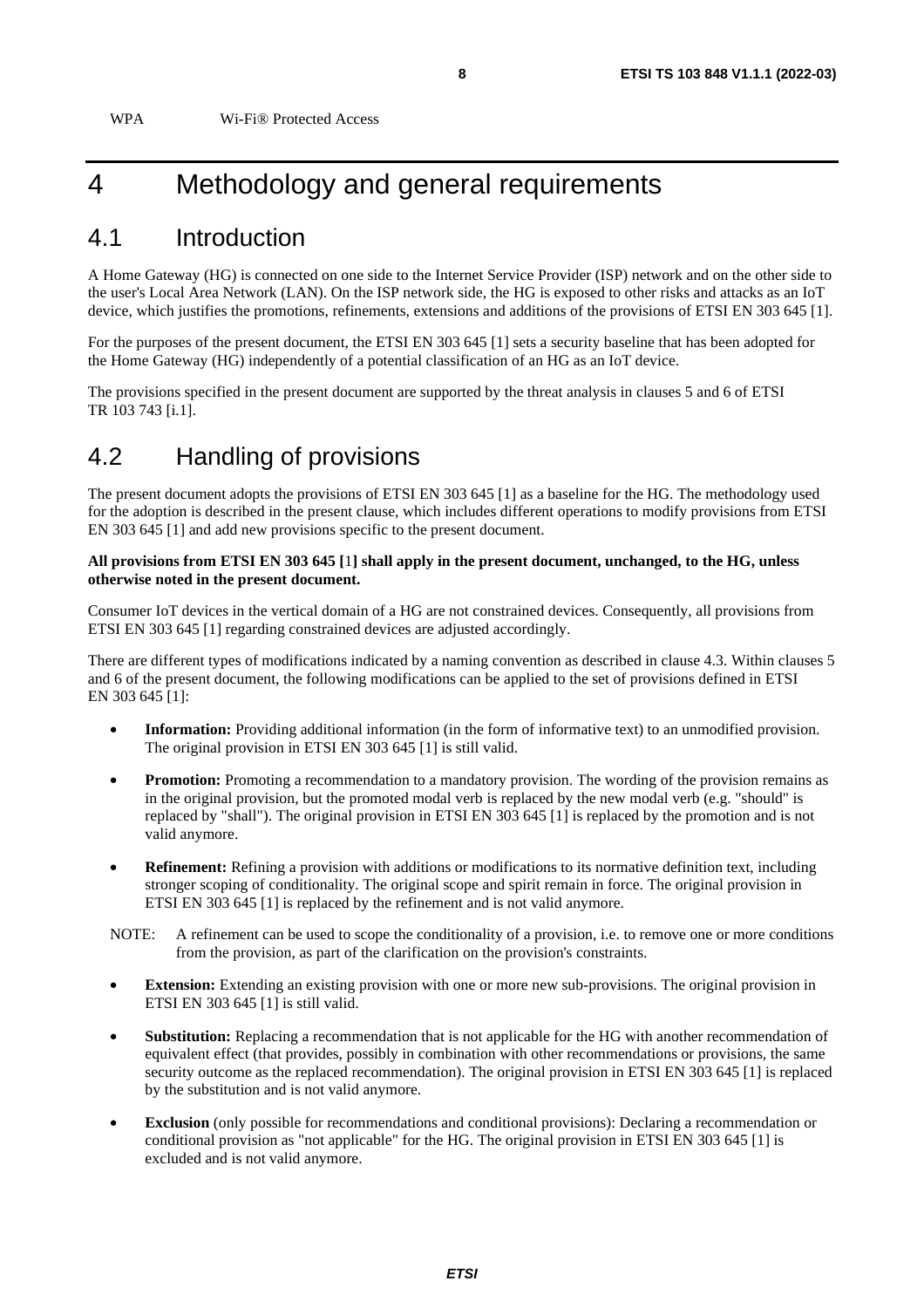<span id="page-8-0"></span>The present document allows to define new provisions within the clauses 7 and 8 that are not covered in ETSI EN 303 645 [[1](#page-4-0)]. There is one type of new provisions, that is also covered by the naming convention in clause 4.3:

• **Addition:** Defining a new provision specific to the HG that cannot be linked to any provision in ETSI EN 303 645 [\[1](#page-4-0)].

### 4.3 Naming conventions

The provisions in the present document are named following the naming conventions described in the present clause.

Each provision contains an acronym representing the HG. The acronym for the HG is set to HG.

Names for provisions that are specific to the present document are constructed as follows:

- The name starts with the string "Provision" to which the acronym "HG" is appended.
- A provision identifier (id) is appended. An example id is 5.1-1.
- One or more suffixes are appended (according to the types of provisions as described in clause 4.2).
- NOTE: A provision can be at the same time promoted and refined, in which case the two suffixes are appended to its name.
- For provisions that are extensions, an alphabetical index is appended, that is unique to the provision, for example, "-a". The alphabetical index is appended only in cases where there is more than one extension to a given provision.

The following list describes the suffixes depending on the type of the provision as described in clause 4.2:

- **Information:** The id is the id of the original provision in ETSI EN 303 645 [\[1](#page-4-0)] additional informative information is provided for. The suffix is "(information)".
- **Promotion:** The id is the id of the original provision in ETSI EN 303 645 [[1\]](#page-4-0) that is promoted. The suffix is "(promoted)".
- **Refinement:** The id is the id of the original provision in ETSI EN 303 645 [\[1](#page-4-0)] that is refined. The suffix is "(refined)".
- **Extension:** The id is the id of the original provision in ETSI EN 303 645 [\[1](#page-4-0)] that is extended. The suffix is "(extended)".
- **Substitution:** The id is the id of the original provision in ETSI EN 303 645 [\[1](#page-4-0)] that is substituted. The suffix is "(substituted)".
- **Exclusion:** The id is the id of the original provision in ETSI EN 303 645 [[1\]](#page-4-0) that is excluded. The suffix is "(excluded)".
- **Addition:** The id is a new and unique id added in clauses 7 or 8 that reflects the clause in which it is defined. The suffix is "(added)".

### 4.4 Reporting implementation

**Provision HG 4-1 (extended):** A justification shall be recorded for each recommendation in the present document that is considered to be not applicable for or not fulfilled by the device.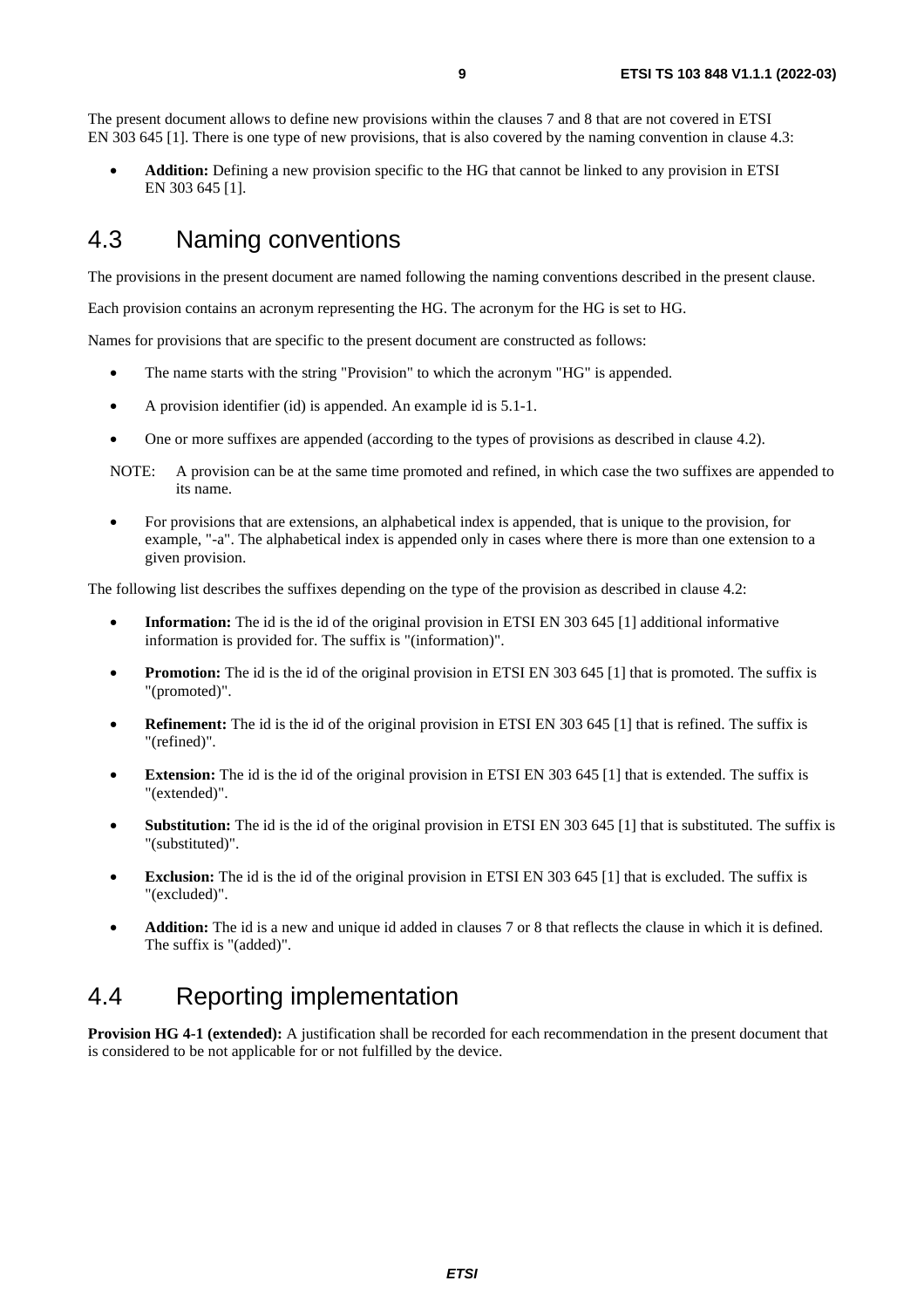# <span id="page-9-0"></span>5 Adapted cyber security provisions for the HG

### 5.1 No universal default passwords

Existing provisions from ETSI EN 303 645 [\[1](#page-4-0)], clause 5.1 are modified as follows.

In an HG, it is broadly assumed that a user and administrator can be the same person (not all users will be the same person as the administrator) but for the purposes of the present document the terms user and administrator refer to roles with respect to the HG, with the administrator having a higher level of privilege than a user.

EXAMPLE: An administrator account allows direct modification of some operational parameters of the HG. It is recognized that an HG can have more than one administrator account: one for the LAN side, and one for the ISP side. When separate local and ISP administrator accounts exist, it is assumed that these are suitably isolated from each other.

**Provision HG 5.1-1 (extended):** Where Wi-Fi® or administrator passwords are preconfigured in factory default, these preconfigured passwords shall be unique per HG.

**Provision HG 5.1-4 (extended) a:** HGs shall allow an administrator to set the Wi-Fi® password.

**Provision HG 5.1-4 (extended) b:** The HG shall provide to the local administrator a simple mechanism to change the Wi-Fi® password.

**Provision HG 5.1-4 (extended) c:** The HG shall provide to an administrator a simple mechanism to change the administrator password (local to local, remote to remote).

**Provision HG 5.1-5 (refined):** The HG shall have a mechanism available which makes brute-force attacks on authentication mechanisms via network interfaces impracticable.

### 5.2 Implement a means to manage reports of vulnerabilities

Existing provisions from ETSI EN 303 645 [\[1](#page-4-0)], clause 5.2 are modified as follows.

#### **Provision HG 5.2-1 (information) and Provision HG 5.2-2 (information):**

The above-named provisions in clause 5.2 of ETSI EN 303 645 [\[1](#page-4-0)] require the manufacturer to publish a policy for vulnerability disclosure and recommends handling vulnerabilities in a timely manner. The following clarifies these provisions for the HG, as the HG manufacturer can instantiate different parties and relations between them in the HG supply chain. Specifically, it is not a user problem to think about where to feedback a discovered vulnerability back to the manufacturer.

Thus provision 5.2-1 of ETSI EN 303 645 [\[1](#page-4-0)] holds true, but needs an explanation for HGs, as those can be subject to the peculiarities of supply chains that may or may not modify, or personalize, or in other ways alter, the manufacturer supplied HG. Users will probably address identified vulnerabilities to the instance where they have purchased the HG which is not necessarily the manufacturer in all cases.

- EXAMPLE 1: If the HG is provided through a retail channel, or any other supply chain channel in addition to direct sales, the manufacturer enables all instances in that supply chain towards the customer to receive vulnerability reports by the user and handle them.
- EXAMPLE 2: Whilst being made available to the manufacturer, the logs and vulnerability reports are made available through the supply chain for analysis. The supply chain in due course makes reports available to the manufacturer.
- NOTE: Some of the provisions in this group are subject to constraints applied under consumer protection law in some jurisdictions.
- EXAMPLE 3: In many jurisdictions the retail outlet has a primary duty of care for a period of time after sale and the user ought to be directed to the retail outlet to fix any problems within that period.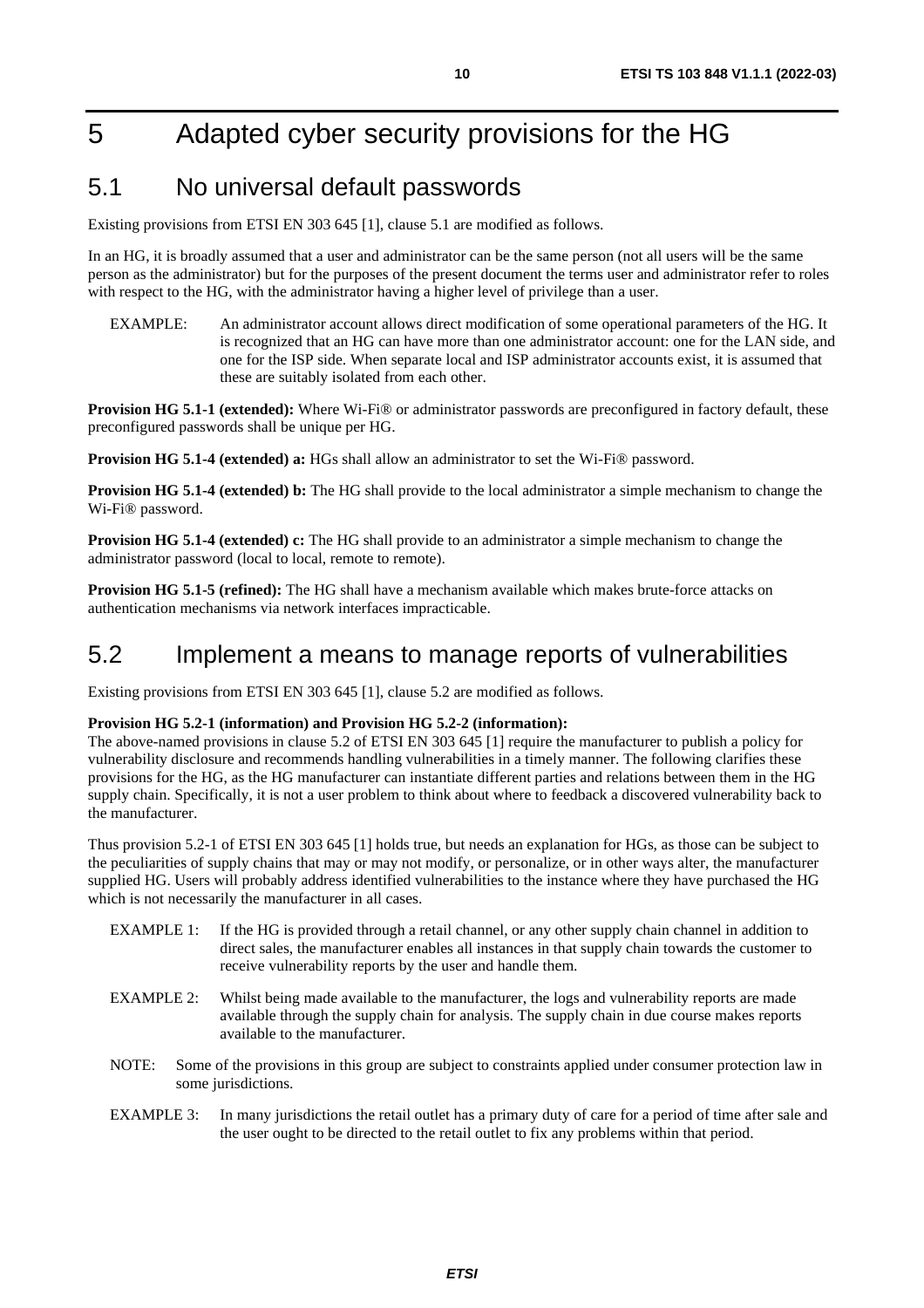### <span id="page-10-0"></span>5.3 Keep software updated

Existing provisions from ETSI EN 303 645 [\[1](#page-4-0)], clause 5.3 are modified as follows.

**Provision HG 5.3-1 (extended) a:** If not all software components are updateable, those components affected shall be noted and indicated in the user guidance.

**Provision HG 5.3-1 (extended) b:** The HG shall implement software version control and verify that the version of the software provided by the update is valid prior to installation.

- EXAMPLE 1: The simplest form of version control is to check that the update provides software that has a higher version number than the currently installed software. Such version control can also be used for rollback protection.
- NOTE 1: If an update fails and the previous state is reinstated, this is considered to be a reversion to the last known operational state and not a rollback attack.
- EXAMPLE 2: If the currently installed software is v2.2 and v2.1 of the software is known to have an exploitable vulnerability, then reversion to v2.1 is considered to be a rollback attack.

**Provision HG 5.3-2 (refined):** The HG shall have an update mechanism for the secure installation of updates.

**Provision HG 5.3-5 (refined):** The HG should be configured by default to check after initialization, and then at least daily, whether updates are available.

NOTE 2: If the HG is ISP administered then **Provision HG 7.3-4 (added)** can also apply wherein the ISP pushes updates to the HG.

NOTE 3: It is assumed that the check for updates is configured at times with low service load.

**Provision HG 5.3-6 (extended):** If the HG is not an ISP-administrated device and supports the update functionality, then this functionality shall be enabled by default, configurable including its deactivation and its automation.

#### **Provision HG 5.3-9 (promoted) a: The HG shall verify the authenticity and integrity of software updates**.

- NOTE 4: A time stamp can be added to the signature to allow the receiver to validate the freshness of the update after the authentication step.
- NOTE 5: The authentication step thereby ensures that the signature preserving the integrity of the update stems from the allowed party of the supply chain and not from a threat agent.

**Provision HG 5.3-9 (extended) b:** The HG shall only install updates if the authentication and verification was successful.

NOTE 6: Authentication and verification, can be based on digital signatures. In the case of third-party software (**Provision HG 7.3-7 (added)**), it might not be possible in any case to check the trustworthiness of the origin.

**Provision HG 5.3-11 (refined):** The manufacturer should inform the local or remote administrator in a recognizable and apparent manner that an update is required together with information on the risks mitigated by that update.

NOTE 7: This notification can include the currently new available update version information, but does not necessarily need to name the older version information which is operated prior to the update.

**Provision HG 5.3-14 (excluded):** The provision is not applicable for HG and shall not apply.

**Provision HG 5.3-15 (excluded):** The provision is not applicable for HG and shall not apply.

**Provision HG 5.3-16 (extended):** Software version numbers shall only be retrievable by an administrator or an authenticated user on the LAN.

NOTE 8: The version information of the software can help an attacker.

NOTE 9: This provision is not applicable for users on guest Wi-Fi® or Community Wi-Fi®.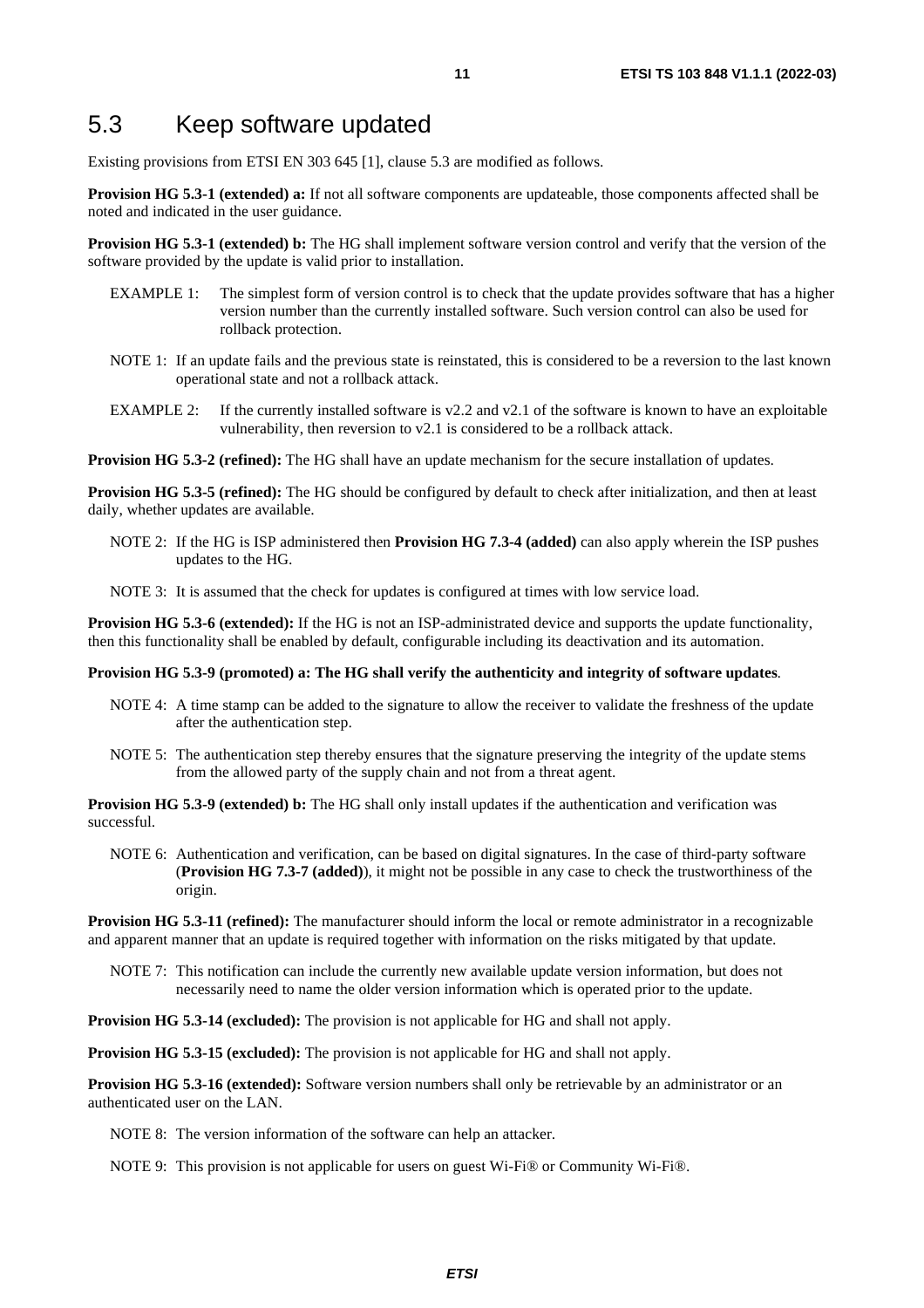<span id="page-11-0"></span>EXAMPLE 3: If the software release notes for any version includes information on vulnerabilities that have been fixed in the update an attacker can exploit those vulnerabilities in devices that have not been updated.

### 5.4 Securely store sensitive security parameters

An information to the provision from ETSI EN 303 645 [[1\]](#page-4-0), clause 5.4 is defined in the present document.

#### **Provision HG 5.4-1 (information):**

- NOTE 1: See note in the ETSI EN 303 645 [\[1](#page-4-0)].
- NOTE 2: Critical security parameters as defined by the ETSI EN 303 645 [[1\]](#page-4-0) is extended to the broader definition security critical data for the HG. These data include Wi-Fi®, user and administrator passwords, as well as access data to the ISP or similar infrastructures.

### 5.5 Communicate securely

Existing provisions from ETSI EN 303 645 [\[1](#page-4-0)], clause 5.5 are modified as follows.

NOTE 1: For the core purpose of the HG to maintain separation of LAN and WAN traffic, the provisions of clause 5.1 apply to ensure data from any connected device to the HG is protected.

#### **Provision HG 5.5-1 (information):**

- NOTE 2: Best practice cryptography to communicate securely includes best practice cryptography for the Wi-Fi® encryption [\[i.4](#page-5-0)].
- NOTE 3: The meaning of best practice cryptography is defined in ETSI EN 303 645 [\[1](#page-4-0)]. However, best practice is technology and time dependent and for that reason the manufacturer is expected to follow the guidance provided in the form of maintained cryptographic catalogues, for example by ENISA European certification schemes.
- NOTE 4: WPA3™ is the most recent version (as of the date of publication of the present document), but will not be supported by some legacy or existing devices that try to connect to the HG. In such cases, WPA2-PSK hybrid mode or similar is an appropriate compromise between security and availability.

#### **Provision HG 5.5-3 (information):**

NOTE 5: Updatability of cryptographic algorithms and primitives depends on the algorithms and key sizes supported in the hardware and for relevant protocols.

**Provision HG 5.5-4 (extended)-a:** The HG should support TLS [\[i.8\]](#page-5-0) for device management via a web-portal by the local administrator.

EXAMPLE 1: NMS device management services are enabled by a protocol such as the Customer-Premises Equipment (CPE) WAN Management Protocol [\[i.9](#page-5-0)].

**Provision HG 5.5-4 (extended)-b:** The HG should support TLS [[i.8](#page-5-0)] with mutual authentication using a pre-installed device certificate for the Network Management System (NMS) and remote device management by the ISP-administrator.

**Provision HG 5.5-5 (information):** Accessibility includes both credentials managed by the ISP for connection to the ISP, and credentials managed on the home network for connections related to the home network side of the HG.

### 5.6 Minimize exposed attack surfaces

Existing provisions from ETSI EN 303 645 [\[1](#page-4-0)], clause 5.6 are modified as follows.

As a guide to the HG developer, the default configuration settings for the HG puts it into a condition where the best protection against the attacks outlined in ETSI TR 103 309 [\[i.5](#page-5-0)] is achieved, taking due note of the analysis provided in ETSI TR 103 743 [[i.1](#page-4-0)]. It is best practice for the product designer to keep the security by default configuration as a principle in mind during product development.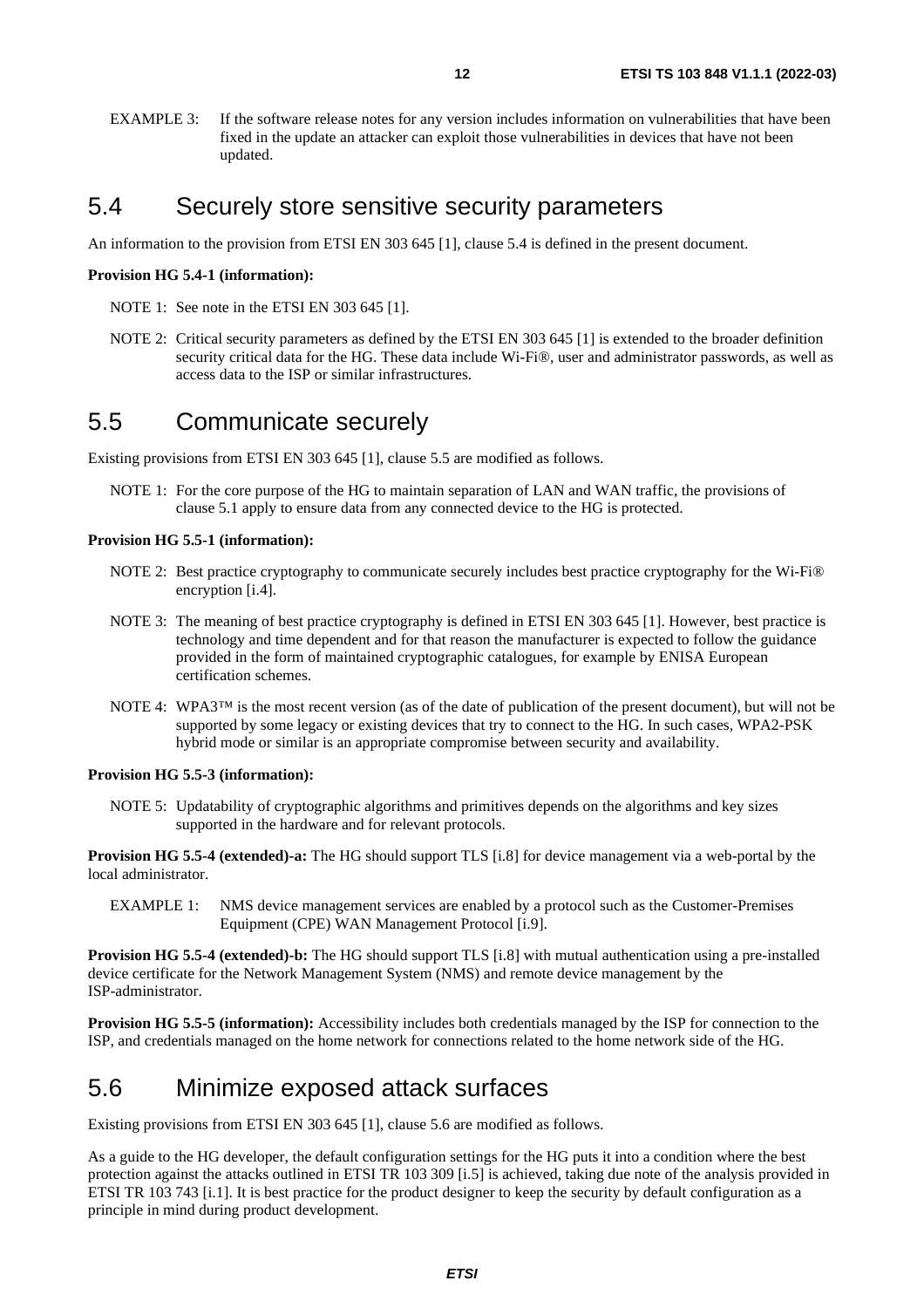<span id="page-12-0"></span>**Provision HG 5.6-1 (extended):** The guest Wi-Fi® access, if present, shall be disabled by default.

NOTE 1: Only the ISP administrator will have the ability to enable or disable the community Wi-Fi®.

HGs between the ISP and user LAN are exposed to attacks at all times. For that reason, Provision EN 5.6-5 from ETSI EN 303 645 [[1](#page-4-0)] is upgraded to a mandatory requirement.

**Provision HG 5.6-5 (promoted):** The manufacturer shall only enable software services that are used or required for the intended use or operation of the device.

Third party application and plug-ins are potential high-risk software which can incur attacks to the HG. Applying techniques for process isolation provides an isolated environment such as a closed container or a sandbox for operation. Operation in such closed compartments mitigates attacks originated from third party applications and plug ins.

**Provision HG 5.6-7 (extended):** If the HG supports installation of third-party applications and plug-ins, the HG should support a container or sandbox for third party applications and plug-in isolation.

NOTE 2: Not all HGs will support the installation of third-party applications and plug-ins, thus this provision only applies to relevant HGs.

Vulnerabilities of the HG can be a result of coding without security considerations or simply by implemented faults. Therefore, applying secure coding is an essential good practice for all R&D engineers to improve the security of the product code and decreasing potential vulnerabilities which could enable the undesired modification of the code. Additionally, secure coding practices habitually prohibit the implementation of hard-coded cryptographic keys which could enable disclosure of code and data and their modification from being abused.

**Provision HG 5.6-9 (information) a:** This provision is more detailed by following examples:

- EXAMPLE 1: Secure compiling flags such as stack protection, Relocation Read-Only (RELRO), PIE, and Stack-Smashing-Protector techniques.
- EXAMPLE 2: Memory protection features such as the use of Non-eXecutable (NX) memory and Kernel Address Space Layout Randomization (KASLR).
- EXAMPLE 3: Secure variants of functions provided by the latest versions of programming languages. For example, the function gets() in  $C/C++$  [[i.11](#page-5-0)] can lead to a buffer overflow if the string being read is longer than the variable assigned, whereas the function fgets() is bounded to read a fixed length string.

**Provision HG 5.6-9 (extended) b:** The firmware should use best-practice programming techniques to mitigate tampering, fault and leakage attacks.

It is recognized that manufacturers can choose to develop their products on the basis of open source software. When this is the case the same provisions apply to open source software with respect to good programming practice. In particular where faults or vulnerabilities exist in the open source resource they are reported and fixed in the same manner as any other code development.

### 5.7 Ensure software integrity

Existing provisions from ETSI EN 303 645 [\[1](#page-4-0)], clause 5.7 are modified as follows.

**Provision HG 5.7-1 (extended):** The HG should not provide any command or API to disable the secure boot feature or to circumvent this feature and boot from other sources.

**Provision HG 5.7-2 (extended):** If any integrity verification fails during the secure booting the HG should reset and retry the secure booting using the firmware backup image. If secure boot using the firmware backup image fails, the HG should be disabled from further operation.

### 5.8 Ensure that personal data is secure

No modifications to the provisions from ETSI EN 303 645 [[1\]](#page-4-0), clause 5.8 are defined in the present document.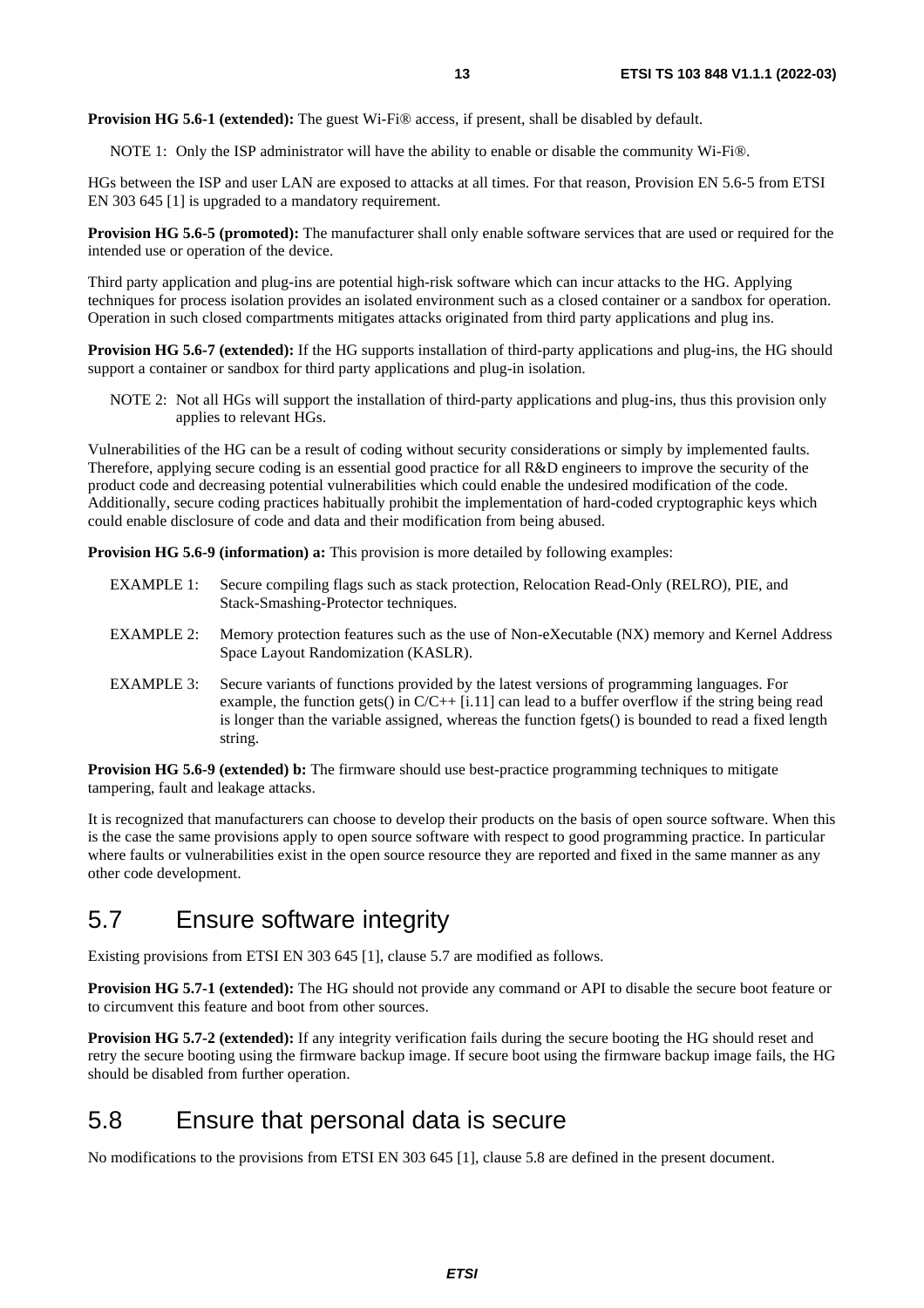### <span id="page-13-0"></span>5.9 Make systems resilient to outages

Existing provisions from ETSI EN 303 645 [\[1](#page-4-0)], clause 5.9 are modified as follows.

Having firmware and log file backups mitigates against the consequences of a data integrity failure. In the event of a failure, the original data can be recovered from an uncorrupted copy stored on a different device.

**Provision HG 5.9-2 (promoted)(refined):** The HG shall remain operating and locally functional in the case of a loss of network access and shall automatically recover to the previous connectivity and configuration state without user action in the case of restoration of a loss of power.

The HG is exposed to the internet by design and can be under attack as described in ETSI TR 103 743 [\[i.1\]](#page-4-0). The following requirement extends Provision EN 5.9-3 from ETSI EN 303 645 [\[1](#page-4-0)] to address specific sources of functional outages that impact system resilience.

**Provision HG 5.9-3 (extended):** When the HG is overloaded, it should buffer unprocessed traffic management packets in order to maintain availability.

### 5.10 Examine system telemetry data

No modifications to the provisions from ETSI EN 303 645 [[1\]](#page-4-0), clause 5.10 are defined in the present document.

The timely examination of telemetry, including log data, is often useful for security evaluation and can allow problems (e.g. faults or attacks) to be identified early and dealt with, minimizing security risk and allowing mitigation of problems.

Whilst an HG can use telemetry data for some traffic management tasks, e.g. routing optimization, the present document focusses on the recording of security events.

Security event data include, but are not restricted to: log-in failures, firmware updates, and memory area accesses. As telemetry and security data are different, the event records are stored in discrete log files. The present document addresses the requirements for generating and maintaining security log data and the resulting security log file.

The additional provisions and a description of the log data are given in clause 7.10.

### 5.11 Make it easy for users to delete user data

No modifications to the provisions from ETSI EN 303 645 [[1\]](#page-4-0), clause 5.11 are defined in the present document.

### 5.12 Make installation and maintenance of devices easy

Existing provisions from ETSI EN 303 645 [\[1](#page-4-0)], clause 5.12 are modified as follows.

**Provision HG 5.12-1 (extended):** The HG should use secure interfaces for remote configuration during initial device setup.

EXAMPLE 1: Initial configuration by the ISP via Simple Network Management Protocol (SNMP).

EXAMPLE 2: Initial configuration by the administrator via a secure web-portal that is only accessible from the  $I \Delta N$ 

### 5.13 Validate input data

No modifications to the provisions from ETSI EN 303 645 [[1\]](#page-4-0), clause 5.13 are defined in the present document.

# 6 Adapted data protection provisions for HGs

No modifications to the provisions from ETSI EN 303 645 [[1\]](#page-4-0), clause 6 are defined in the present document.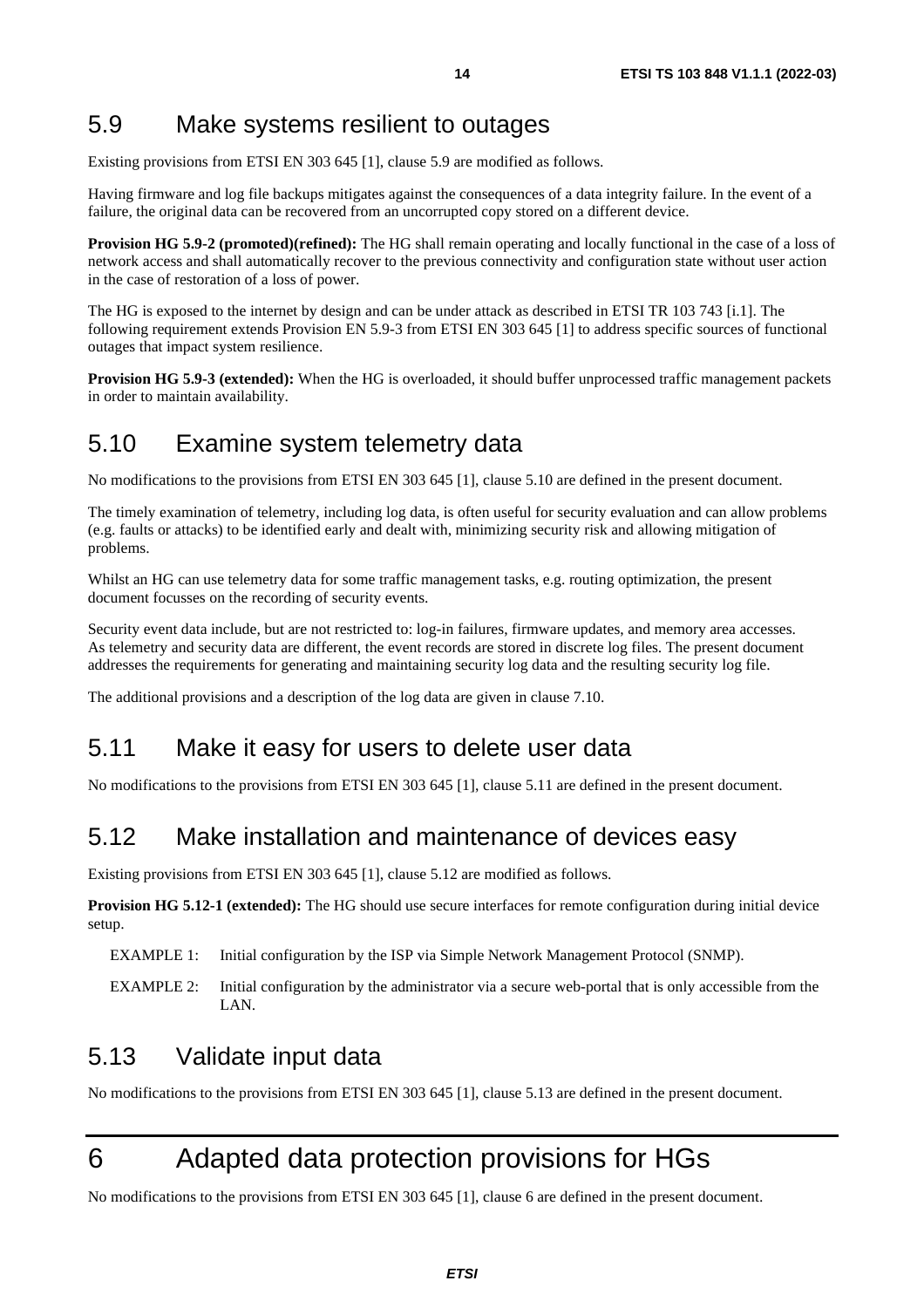# <span id="page-14-0"></span>7 Additional cybersecurity provisions for HGs

### 7.1 No universal default passwords

**Provision HG 7.1-1 (added):** The supply chain should be designed in such a way that leakage of the HG specific credentials is prevented.

NOTE 1: Clause 7 of ETSI TR 103 743 [[i.1\]](#page-4-0) describes attacks across the supply chain.

- EXAMPLE: A HG requires that Wi-Fi®, user and administrator passwords comply with a local password policy specifying a minimum length, or the inclusion of specific elements from the password alphabet (upper- and lower-case letters, numbers, symbols).
- NOTE 2: For the purposes of testing some care is needed to ensure that credentials specific to the test environment are not used for normal operation.

### 7.2 Implement a means to manage reports of vulnerabilities

No additions to the provisions from ETSI EN 303 645 [\[1](#page-4-0)], clause 5.2 are defined in the present document.

### 7.3 Keep software updated

**Provision HG 7.3-1 (added):** The public verification key of the manufacturer or software provider shall be pre-installed on the HG.

EXAMPLE 1: The pre-installed public key for the integrity verification and validation of the SW update package is used.

**Provision HG 7.3-2 (added):** If the manufacturer deploys a software provider to host update packages, the HG should implement a mechanism for updating the software provider's public key.

**Provision HG 7.3-3 (added):** When using open source software, the HG should deploy Long-Term Support (LTS) versions of open source OS kernels and applications and make clear the lifetime of each LTS version.

NOTE 1: In some cases, the LTS lifetime cannot be controlled, or influenced, by any entity in the supply chain and it may be reasonable to identify a network resource that maintains the installed open source software.

**Provision HG 7.3-4 (added):** If the HG is an ISP administrated device, the updates shall be made available as required by the ISP-administrator and this facility shall be transparent to the served user.

**Provision HG 7.3-5 (added):** If the HG is not an ISP administrated device, the HG should at least once request user's consent during the first time the default configuration is changed, when doing the settings for updates.

NOTE 2: It is assumed the device starts up without further default configuration.

**Provision HG 7.3-6 (added):** If a HG explicitly supports third party SW installation, then it shall present a clear warning to the administrator and require consent from the administrator. By default, the installation of third-party software shall not be enabled in the configuration.

NOTE 3: The presence of such functionality can introduce additional security risks to the HG and is expected to be included only if explicitly required by the HG manufacturer.

**Provision HG 7.3-7 (added):** HG manufacturers and software providers shall sign update packages before releasing them to the public.

**Provision HG 7.3-8 (added):** If the HG software contains sensitive data, the HG manufacturer or software provider should use best-practice techniques to protect the confidentiality of updates.

NOTE 4: Best-practice techniques include using different keys for encryption and signing.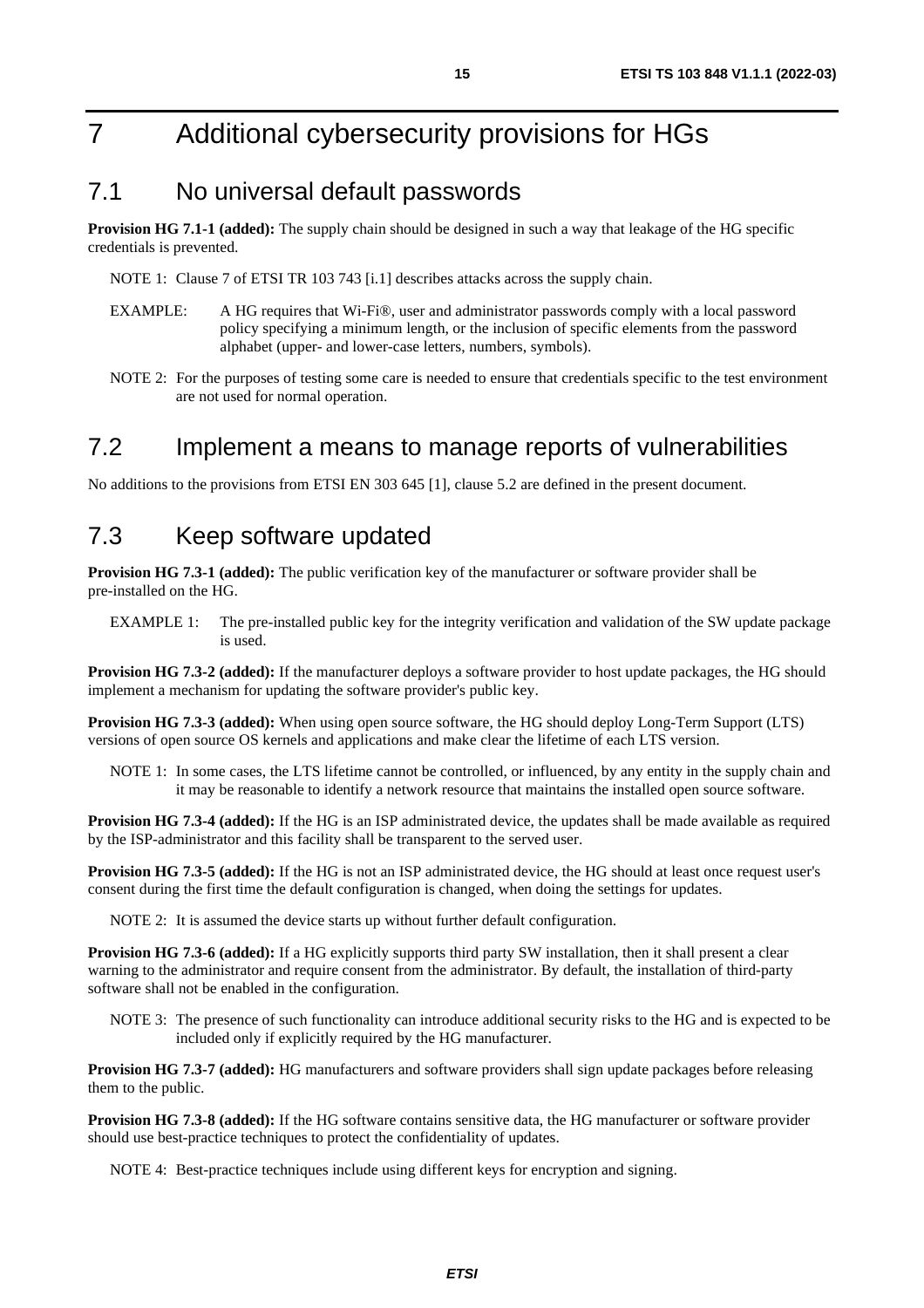<span id="page-15-0"></span>EXAMPLE 2: In common software development practice, code often includes indications of technical structure, items protected by intellectual property rights, and contains mechanisms to limit the viability of reverse engineering, all of which are considered as confidential data.

### 7.4 Securely store sensitive security parameters

**Provision HG 7.4-1 (added):** Access to the Wi-Fi® and local administrator credentials shall be restricted to the authenticated local administrator of the HG.

**Provision HG 7.4-2 (added):** Access to the ISP administrator credentials shall be restricted to the authenticated ISP administrator of the HG.

**Provision HG 7.4-3 (added):** Security critical data shall be managed independently of user data by the HG.

**Provision HG 7.4-4 (added):** The HG should include a Hardware-Based Root of Trust (HBRT).

**Provision HG 7.4-5 (added):** If the HG includes an HBRT it should support a Hardware Mediated Execution Enclave (HMEE).

**Provision HG 7.4-6 (added):** If enabled, data encryption and decryption using best practice cryptography should be active and confirmed from the HMEE.

NOTE 1: NVM encryption is not sufficient to protect the confidentiality of HG device software since an attacker can also retrieve the software from the HG manufacturer's download centre. This means that the HG manufacturer needs to apply a comparable level of protection to the software.

**Provision HG 7.4-7 (added):** If the HG does not deploy encryption and decryption of the volatile memory then it should support memory scrambling to protect data during run time.

**Provision HG 7.4-8 (added):** If the HG includes an HBRT it should support random number generation for cryptographic operations.

EXAMPLE 1: The random number generator is used for key generation, signature generation and in challengeresponse protocols and is often termed a random bit generator but for the present document the term random number generator is used.

**Provision HG 7.4-9 (added):** If supported the random number generator shall provide random bits with an appropriate entropy in compliance to publicly available standard quality metrics.

EXAMPLE 2: A widely accepted quality metric can be found in NIST SP 800-90B [\[i.3](#page-4-0)], ETSI TS 119 312 [\[i.12](#page-5-0)] and in other national guidance.

**Provision HG 7.4-10 (added):** The HG should support hierarchical symmetric key management where each hierarchy level uses different keys.

- NOTE 2: The role of a symmetric key hierarchy is to protect the root key by ensuring that it is not directly used in cryptographic process. Instead, these processes use symmetric keys that have been derived from the root key.
- EXAMPLE 3: In devices using an HSM the use of a protected hierarchical key management system can allow the derived keys (i.e. those derived from the root key) to perform encryption and decryption operations outside of the HSM, with the HSM only decrypting data keys, the most sensitive, root, keys stay protected in the HSM.

**Provision HG 7.4-11 (added):** If the root key of a symmetric key hierarchy is not provisioned on a secure module or HSM, then this key should be generated within the HG and be unique per HG.

**Provision HG 7.4-12 (added):** Access to system files should be based on authorization which means proper assignment of rights to read, write and execute these files.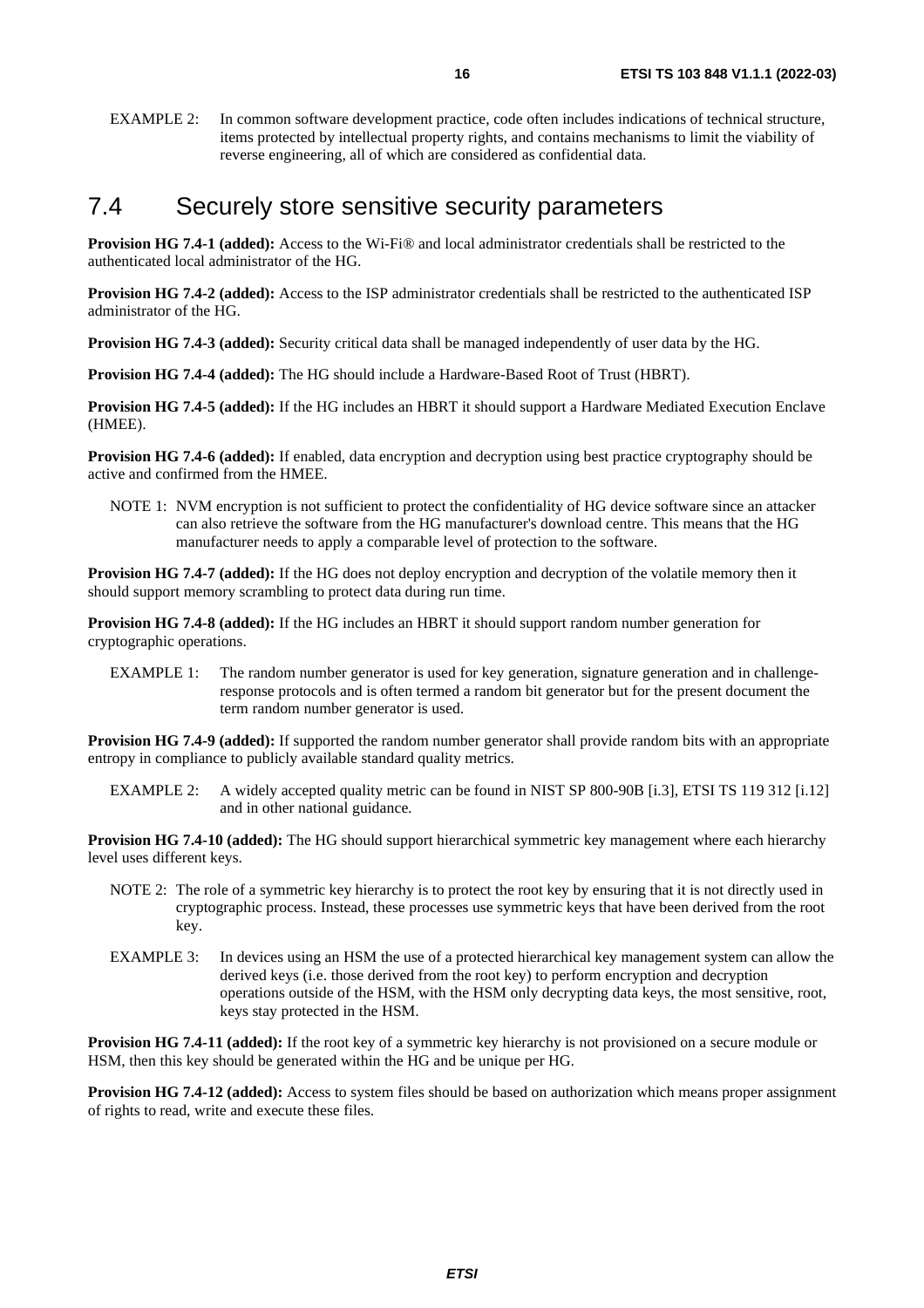### <span id="page-16-0"></span>7.5 Communicate securely

**Provision HG 7.5-1 (added):** The HG should support VPN for tunnelling data during transport.

EXAMPLE 1: A secure data transfer is realized by sending data via an established VPN tunnel.

**Provision HG 7.5-2 (added):** Each user should be authenticated by the HG and then assigned access rights according to their specific role.

EXAMPLE 2: Relevant roles for the HG are administrator, user, guest user, and community user.

NOTE 1: Secure authentication provides verification of a user's identity. Authorization assigns resource access rights to an authenticated user. These access rights can be based on the user's role; for example, as an administrator. Assigning role-based access rights mitigates the risk of privilege escalation attacks.

**Provision HG 7.5-3 (added):** The HG should support IPv4 and IPv6 packet filtering based on source and destination IP/port.

**Provision HG 7.5-4 (added):** Firewall techniques should be used to protect the HG from network attacks by blocking malicious packets.

**Provision HG 7.5-5 (added):** If a firewall is used the HG should provide ease of use for the firewall configuration with options to support all kind of users, from the IT-professional to the layman.

NOTE 2: Ease of use means that the firewall enables the user to decide which type of detail they use for configuration. It is assumed that the manufacturer's default configuration of the firewall protects the device for the case a layman is the user, meaning that all other connection possibilities and ports are blocked except the communication channel to the current layman user.

**Provision HG 7.5-6 (added):** If a firewall is used the default setting of the firewall configuration shall provide the most restrictive configuration to protect the layman user.

**Provision HG 7.5-7 (added):** If a firewall is used the firewall implemented by the HG shall not contain any port forwarding rules in the factory default state.

**Provision HG 7.5-8 (added):** The HG should support the use of an Access Control List (ACL) to block packets with rules based on destination and source MAC address, IP address and ports.

**Provision HG 7.5-9 (added):** The HG should detect and mitigate Denial of Service (DoS) and Distributed Denial of Service (DDoS) attacks using best practice techniques.

- EXAMPLE 3: Annex D of ETSI TS 102 165-1 [[i.7](#page-5-0)] addresses DoS/DDoS attacks in general and identifies a number of mitigation strategies.
- EXAMPLE 4: ETSI TR 103 305-2 [\[i.6](#page-5-0)] describes approaches to recording detected DoS/DDoS events in security logs.
- EXAMPLE 5: Clause D.3.4 of ETSI TS 102 165-1 [\[i.7](#page-5-0)] and ETSI TR 103 309 [\[i.5\]](#page-5-0) describe measures to share knowledge of DoS/DDoS attacks with defined authorities.
- NOTE 3: If the HG is supplied by the ISP, the ISP is considered responsible for identifying the entity with whom details of the attack are shared. If, however, the HG is directly supplied to the consumer by a retail outlet of the manufacturer, then the manufacturer is considered responsible for identifying the entity with whom details of the attack are shared.

**Provision HG 7.5-10 (added):** The HG should authenticate NMS or NTP servers prior to communication, if these are used.

**Provision HG 7.5-11 (added):** The HG should mitigate time-based attacks using best practice techniques.

EXAMPLE 6: Timing exploits can threaten signature and certificate verification, and allow replay attacks depending on the application. The use of NTPv4 [\[i.10](#page-5-0)] prevents attacks that exploit network timing.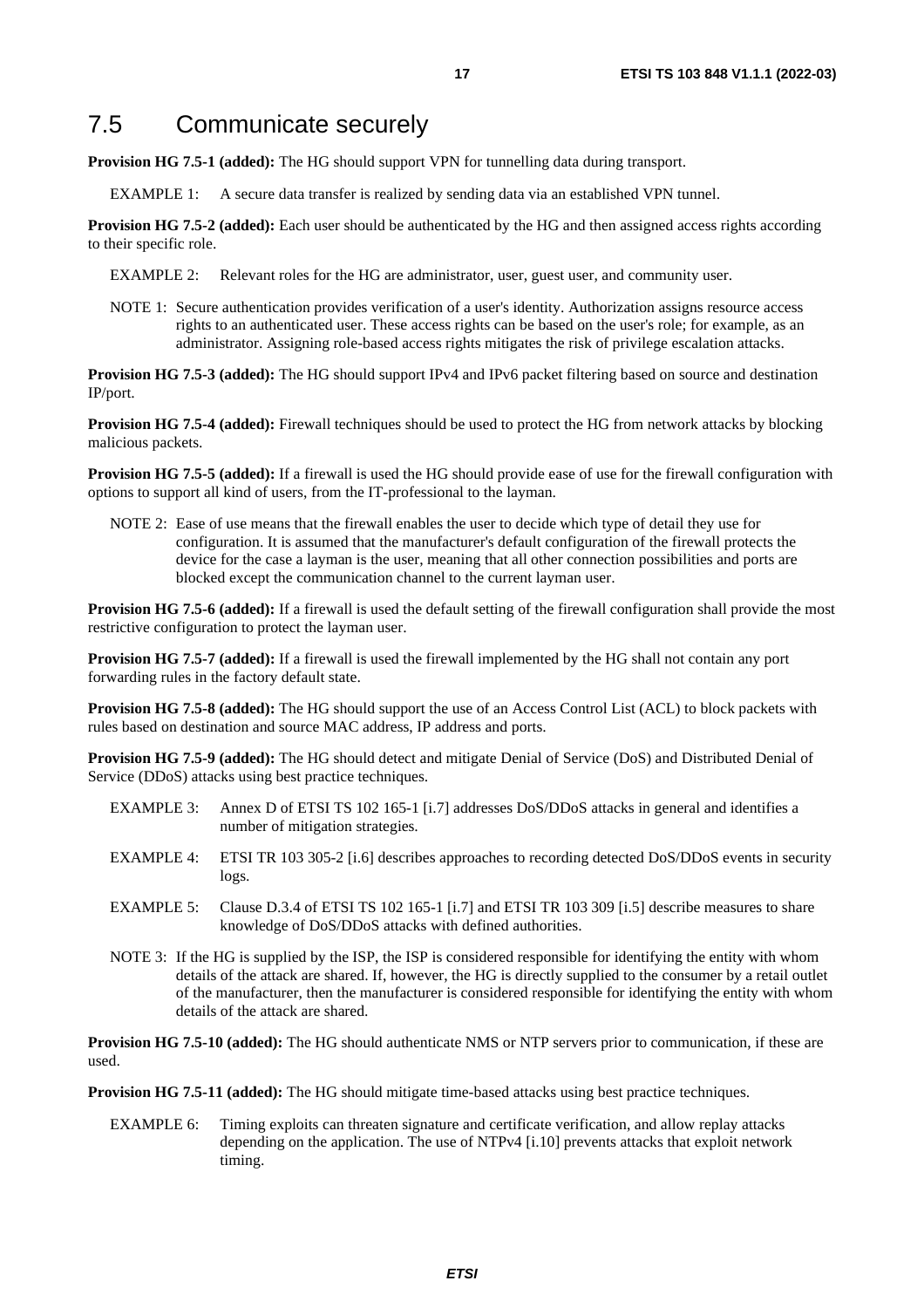### <span id="page-17-0"></span>7.6 Minimize exposed attack surfaces

**Provision HG 7.6-1 (added):** Any physical interfaces for debugging purpose during development shall be permanently disabled (or physically removed) from devices before delivery.

EXAMPLE 1: Debug and test physical interfaces include UART, JTAG, etc. Disable JTAG by blowing an on-chip eFuse.

**Provision HG 7.6-2 (added):** Any software test and debug access points during development shall be disabled, locked or removed before delivery.

EXAMPLE 2: In development of software, it is common practice to enable breakpoints or terminal access points (e.g. SSH) that allow a developer to step through the code and this kind of coding facility is removed.

**Provision HG 7.6-3 (added):** Where the HG supports and has enabled a guest Wi-Fi® channel and/or a community Wi-Fi® channel, each of the according Wi-Fi® account types shall be cryptographically isolated from each other.

**Provision HG 7.6-4 (added):** If guest Wi-Fi® or community Wi-Fi® is supported, it shall be infeasible for a guest or community user to access any asset available only to normal users.

**Provision HG 7.6-5 (added):** The local administrator should be able to restrict the access to assets on the local network via any access link.

EXAMPLE 3: The local administrator restricts a guest user's access to assets on the guest Wi-Fi®.

**Provision HG 7.6-6 (added):** If the HG supports simple and secure Wi-Fi® connection initialization without passwords, it should be possible for it to be disabled by the local administrator.

EXAMPLE 4: Wi-Fi Easy Connect™ [\[i.2](#page-4-0)] is an example of Wi-Fi® connection without password.

**Provision HG 7.6-7 (added):** If the HG supports simple and secure Wi-Fi® connection initialization with passwords, this should be disabled by default and only be enabled by a local administrator.

**Provision HG 7.6-8 (added):** The HG should support access control for the Wi-Fi® and guest Wi-Fi®, if present, based on device MAC addresses.

NOTE 1: The local administrator will not be able to control individual user access to the community Wi-Fi®. Only the ISP administrator will have the ability to enable or disable the community Wi-Fi®.

**Provision HG 7.6-9 (added):** If the HG supports access control for the Wi-Fi® and guest Wi-Fi®, the access control lists shall be managed by the local or remote ISP administrator.

NOTE 2: Different lists can be managed by local or by the ISP administrators.

### 7.7 Ensure software integrity

**Provision HG 7.7-1 (added):** The HG should support file integrity check feature to detect file tampering.

**Provision HG 7.7-2 (added):** The HG should support firmware backup to the NVM.

NOTE: The firmware is executable code and does not contain personal or other user specific data as the firmware is the same on any equal HGs.

### 7.8 Ensure that personal data is secure

No additions to the provisions from ETSI EN 303 645 [\[1](#page-4-0)], clause 5.8 are defined in the present document.

### 7.9 Make system resilient to outages

No additions to the provisions from ETSI EN 303 645 [\[1](#page-4-0)], clause 5.9 are defined in the present document.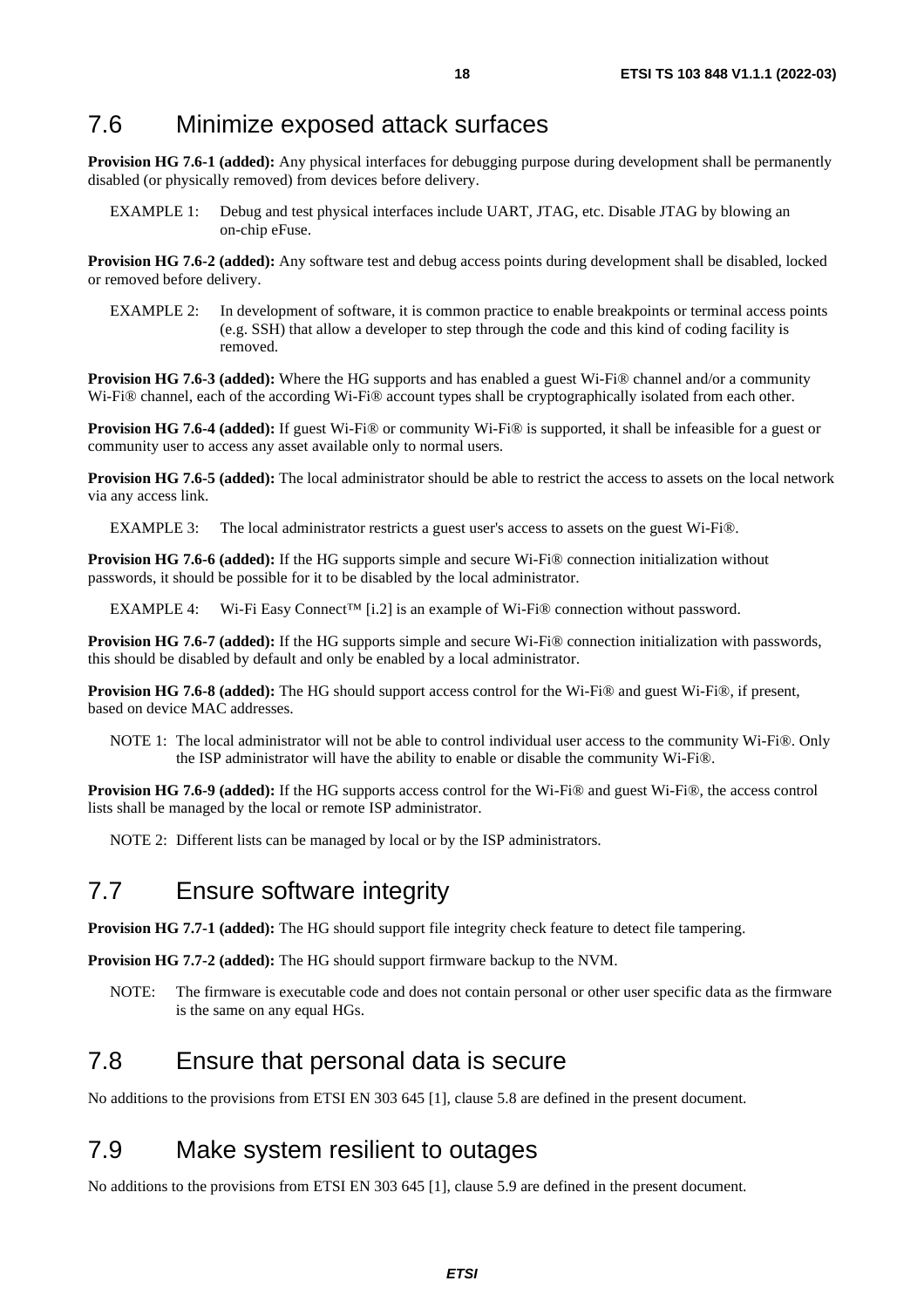### <span id="page-18-0"></span>7.10 Collecting log data

Security logs record the time and relevant data associated to system security events. To fulfil its purpose, the stored security log file contains security event data sufficient to identify the condition of the HG at the time of the event. Such data can include the IP addresses and ports of the triggering event (source and destination), the time of the event, and the HG state at the time of the event.

Any party having access to security log files need to be aware they can contain personal data and require appropriate handling.

As security log files can help to identify the attacker or the attack path, these files are themselves a target for attackers, as tampering the log files can enable to hide the attack path, camouflage attacker's identity (IP address), wrongly assign a security log entry to a victim, or even hide that there was an attack taking place. The latter could allow for undiscovered recurring revisiting and further attack path development in the worst case.

**Provision HG 7.10-1 (added):** The HG should record operations involving passwords, keys, access credentials and firewall settings as well as authentication failures and similar security events in a system security log.

NOTE 1: The HG needs to avoid putting passwords, keys, and access credentials in the security log files.

NOTE 2: If a single security log file is used, it is important to label entries therein in such a way that specific types of events can be easily filtered out (these are then identifiable as security logs). Similar is expected for other events such as Wi-Fi® errors or device connection events.

**Provision HG 7.10-2 (added):** Security logs should be backed-up to the log server regularly, and in a configurable way with respect to amount and time frame.

EXAMPLE 1: The configuration is based on the ability to trace back to the root cause of an attack, identify the adversary or even that an attack took place.

**Provision HG 7.10-3 (added):** Security logs should be stored encrypted with authorization-based access control. Only the administrator should be able to access, and then only for reading and copying.

**Provision HG 7.10-4 (added):** Security log data which could be directly identified or interpreted as personal data should be kept to the minimum necessary for the intended functionality.

**Provision HG 7.10-5 (added):** Security logs related to individual users should be anonymized.

EXAMPLE 2: IP address, user name and password are examples for data needing to be anonymized or generalized in the log.

**Provision HG 7.10-6 (added):** Security logs related to administrative operations and unsolicited incoming connections from the internet side of the HG should be kept for analysis.

### 7.11 Make it easy for users to delete user data

No additions to the provisions from ETSI EN 303 645 [\[1](#page-4-0)], clause 5.11 are defined in the present document.

### 7.12 Make installation and maintenance of devices easy

**Provision HG 7.12-1 (added):** Telnet shall be disabled by default.

### 7.13 Validate input data

No additions to the provisions from ETSI EN 303 645 [\[1](#page-4-0)], clause 5.13 are defined in the present document.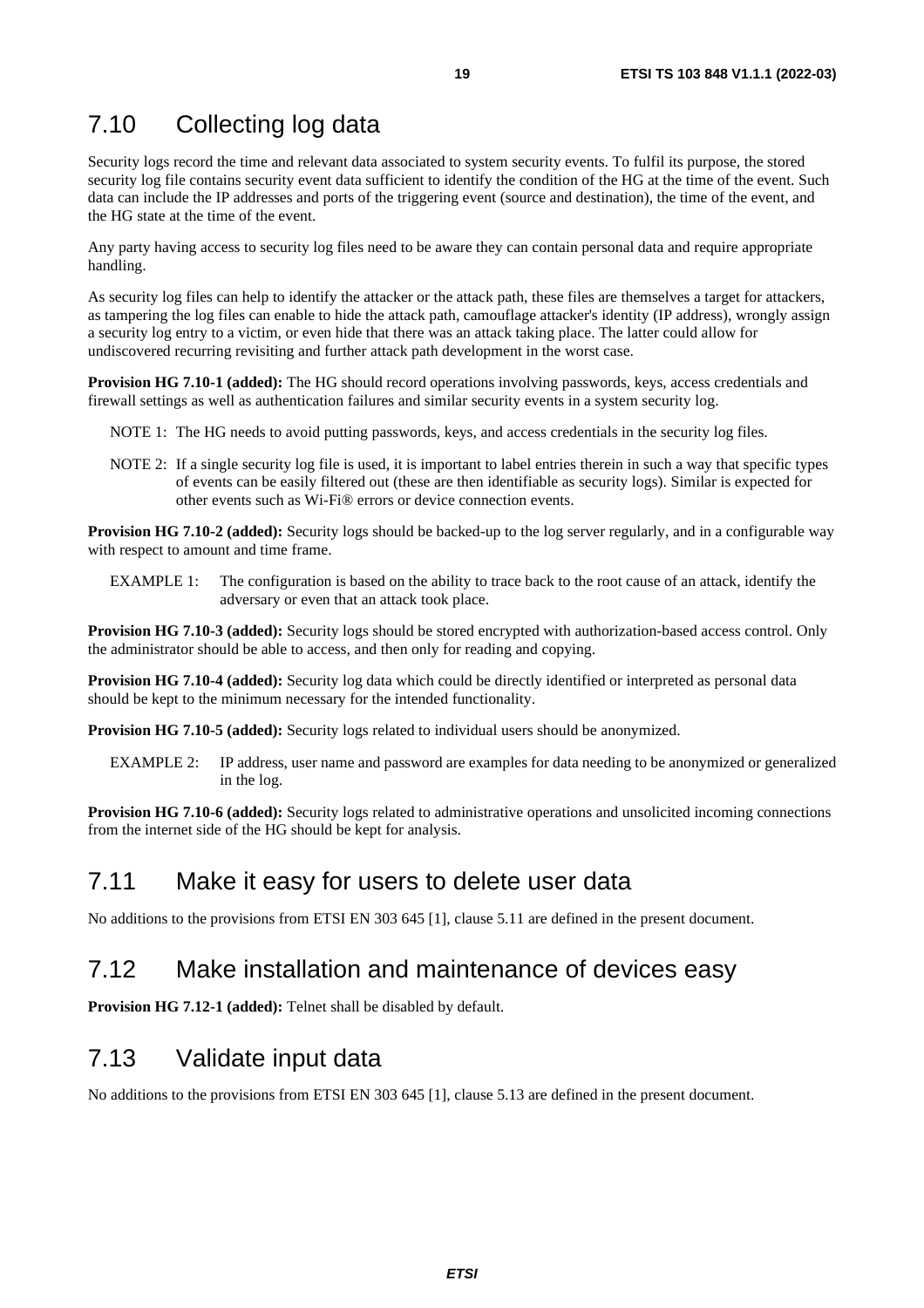# <span id="page-19-0"></span>Annex A (informative): Basic concepts and models

The models from ETSI EN 303 645 [[1\]](#page-4-0) apply.

The threat analysis specific to HG is addressed in ETSI TR 103 743 [\[i.1](#page-4-0)].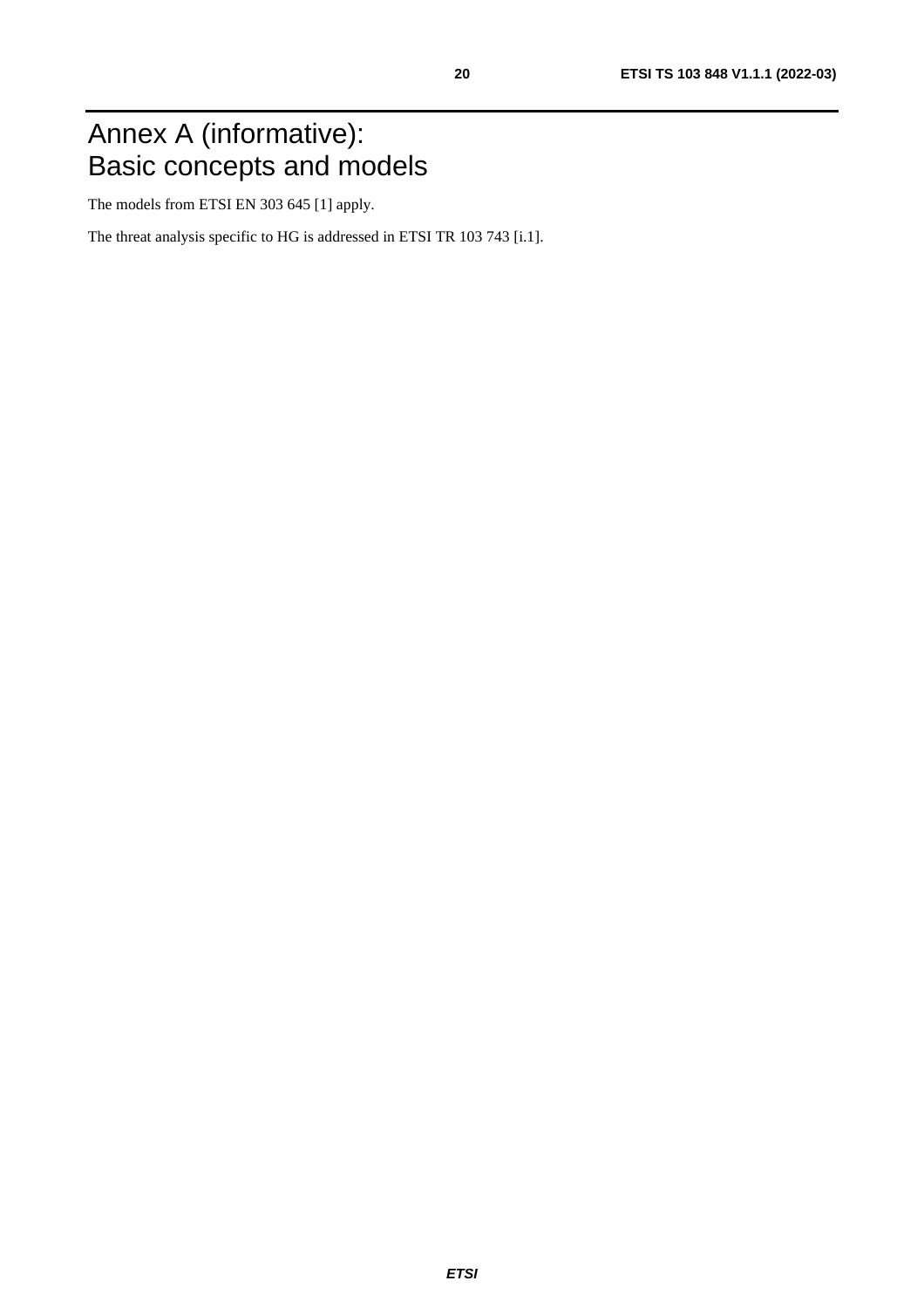# <span id="page-20-0"></span>Annex B (informative): Implementation conformance statement pro forma

Table B.1 of the present document is extended from that of ETSI EN 303 645 [\[1](#page-4-0)] by the addition of the requirements specified in the present document for the HG.

Notwithstanding the provisions of the copyright clause related to the text of the present document, ETSI grants that users of the present document can freely reproduce the pro forma in the present annex so that it can be used for its intended purposes and can further publish the completed annex including table B.1.

Table B.1 can provide a mechanism for the user of the present document (who is expected to be an entity involved in the development or manufacturing of the HG) to give information about the implementation of the provisions within the present document.

The reference column gives reference to the provisions in the present document.

The status column indicates the status of a provision. The following notations are used:

- M the provision is a mandatory requirement
- R the provision is a recommendation
- M C the provision is a mandatory requirement and conditional
- R C the provision is a recommendation and conditional
- NOTE 1: Where the conditional notation is used, this is conditional on the text of the provision. The conditions are provided at the bottom of the table with references provided for the relevant provisions to help with clarity.

The support column can be filled in by the user of the present document. The following notations are used:

|   | supported by the implementation     |
|---|-------------------------------------|
| N | not supported by the implementation |

N/A the provision is not applicable (allowed only if a provision is conditional as indicated in the status column and if it has been determined that the condition does not apply for the product in question)

The detail column can be filled in by the user of the present document:

- If a provision is supported by the implementation, the entry in the detail column is to contain information on the measures that have been implemented to achieve support.
- If a provision is not supported by the implementation, the entry in the detail column is to contain information on the reasons why implementation is not possible or not appropriate.
- If a provision is not applicable, the entry in the detail column is to contain the rationale for this determination.
- NOTE 2: In table B.1, provisions highlighted in **yellow** are taken without alteration from ETSI EN 303 645 [\[1](#page-4-0)] and a conforming HG has to conform to that provision, provisions highlighted in **orange** are taken from ETSI EN 303 645 [\[1](#page-4-0)] and extended (i.e. a conforming HG implementation has to conform to both the provisions from the EN and to the extensions from the present document).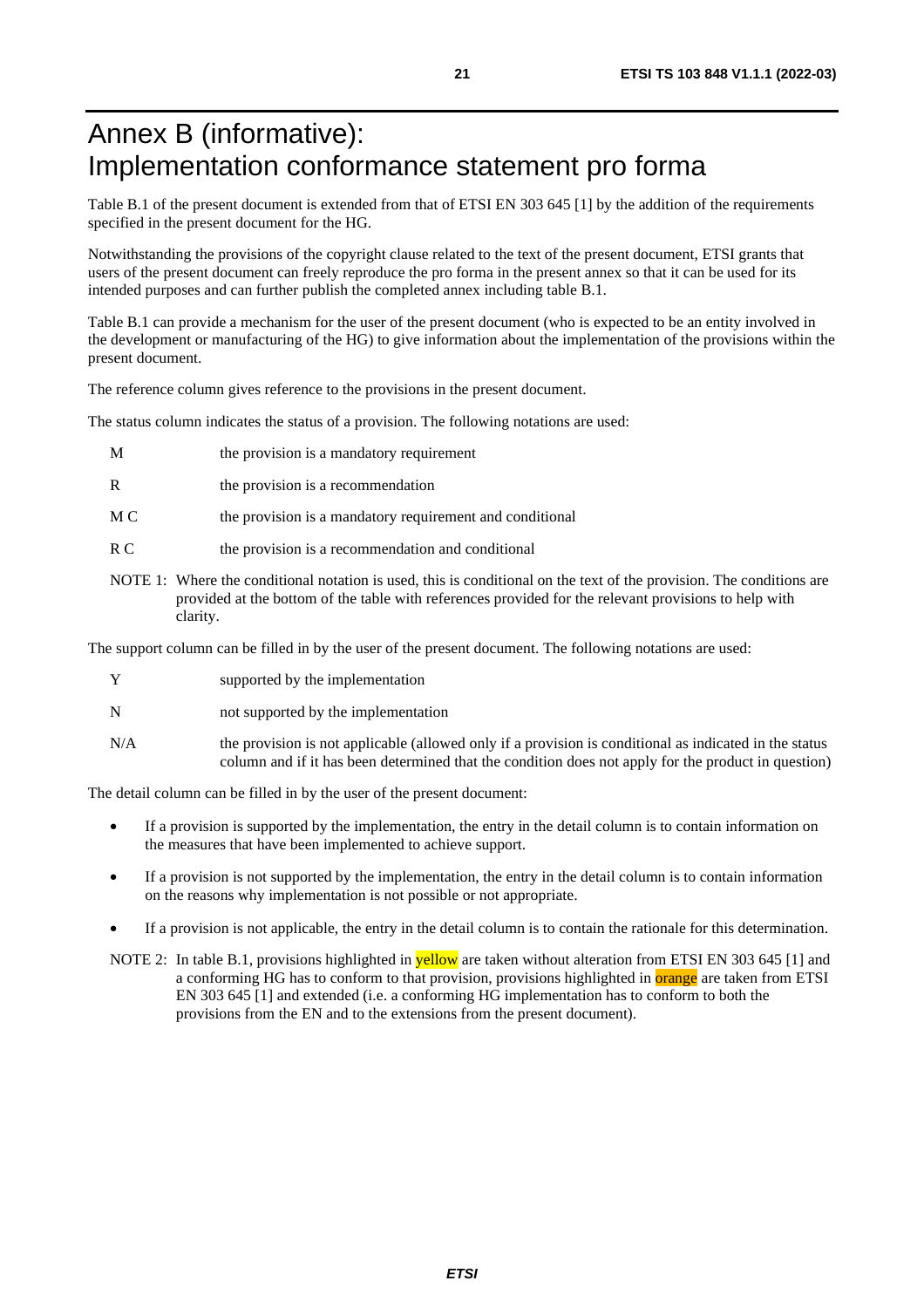|                                                            |                                     | <b>Clause number and title</b> |                                                  |
|------------------------------------------------------------|-------------------------------------|--------------------------------|--------------------------------------------------|
| Reference                                                  | <b>Status</b>                       | <b>Support</b>                 | <b>Detail</b>                                    |
| 4.1 Reporting implementation                               |                                     |                                |                                                  |
| HG 4.1 (extended)                                          | M                                   |                                |                                                  |
| 5.1 No universal default passwords                         |                                     |                                |                                                  |
| Provision 5.1-1                                            | M <sub>C</sub>                      |                                | Extended by HG 5.1-1 as below                    |
|                                                            |                                     |                                |                                                  |
| HG 5.1-1 (extended)                                        | MC                                  |                                |                                                  |
| <b>Provision 5.1-2</b>                                     | M <sub>C</sub>                      |                                |                                                  |
| Provision 5.1-3                                            | MC                                  |                                |                                                  |
| Provision 5.1-4                                            | M <sub>C</sub>                      |                                | Extended by HG 5.1-4a/b/c as below               |
| HG 5.1-4 (extended) a                                      | M                                   |                                |                                                  |
| HG 5.1-4 (extended) b                                      | $\overline{M}$                      |                                |                                                  |
| HG 5.1-4 (extended) c                                      | $\overline{M}$                      |                                |                                                  |
| HG 5.1-5 (refined)                                         | M                                   |                                |                                                  |
| 5.2 Implement a means to manage reports of vulnerabilities |                                     |                                |                                                  |
|                                                            |                                     |                                |                                                  |
| Provision 5.2-1                                            | $\overline{\mathsf{M}}$             |                                | HG 5.2-1 (information) clarifies this for the HG |
| Provision 5.2-2                                            | $\overline{\mathsf{R}}$             |                                | HG 5.2-2 (information) clarifies this for the HG |
| Provision 5.2-3                                            | $\overline{\mathsf{R}}$             |                                |                                                  |
| 5.3 Keep software updated                                  |                                     |                                |                                                  |
| <b>Provision 5.3-1</b>                                     | $\mathsf{R}$                        |                                | Extended by HG 5.3-1a/b as below                 |
| HG 5.3-1 (extended) a                                      | MC(1)                               |                                |                                                  |
| HG 5.3-1 (extended) b                                      | M(1)                                |                                |                                                  |
| HG 5.3-2 (refined)                                         | M(1)                                |                                |                                                  |
| Provision 5.3-3                                            | MC                                  |                                |                                                  |
| Provision 5.3-4                                            | $\overline{\mathsf{R}\,\mathsf{C}}$ |                                |                                                  |
|                                                            |                                     |                                |                                                  |
| HG 5.3-5 (refined)                                         | $\overline{R}(1)$                   |                                |                                                  |
| Provision 5.3-6                                            | R <sub>C</sub>                      |                                | Extended by HG 5.3-6 as below                    |
| HG 5.3-6 (extended)                                        | MC(1)                               |                                |                                                  |
| Provision 5.3-7                                            | M <sub>C</sub>                      |                                |                                                  |
| Provision 5.3-8                                            | MC                                  |                                |                                                  |
| HG 5.3-9 (promoted) a                                      | M(1)                                |                                |                                                  |
| HG 5.3-9 (extended) b                                      | MC(1)                               |                                |                                                  |
| Provision 5.3-10                                           | M                                   |                                |                                                  |
| HG 5.3-11 (refined)                                        | R(1)                                |                                |                                                  |
| Provision 5.3-12                                           | R <sub>C</sub>                      |                                |                                                  |
| Provision 5.3-13                                           | M                                   |                                |                                                  |
|                                                            |                                     |                                |                                                  |
| HG 5.3-14 (excluded)                                       | Not applicable                      |                                |                                                  |
| HG 5.3-15 (excluded)                                       | Not applicable                      |                                |                                                  |
| Provision 5.3-16                                           | M                                   |                                | Extended by HG 5.3-16 as below                   |
| HG 5.3-16 (extended)                                       | M                                   |                                |                                                  |
| 5.4 Securely store sensitive security parameters           |                                     |                                |                                                  |
| <b>Provision 5.4-1</b>                                     | M                                   |                                | HG 5.4-1 (information) clarifies this for the HG |
| Provision 5.4-2                                            | MC                                  |                                |                                                  |
| <b>Provision 5.4-3</b>                                     | M                                   |                                |                                                  |
| Provision 5.4-4                                            | $\overline{\mathsf{M}}$             |                                |                                                  |
| 5.5 Communicate securely                                   |                                     |                                |                                                  |
| <b>Provision 5.5-1</b>                                     | M                                   |                                | HG 5.5-1 (information) clarifies this for the HG |
| <b>Provision 5.5-2</b>                                     | $\overline{\mathsf{R}}$             |                                |                                                  |
|                                                            |                                     |                                |                                                  |
| Provision 5.5-3                                            | $\overline{\mathsf{R}}$             |                                | HG 5.5-3 (information) clarifies this for the HG |
| Provision 5.5-4                                            | R                                   |                                | Extended by HG 5.5-4a/b as below                 |
| HG 5.5-4 (extended) a                                      | $\mathsf{R}$                        |                                |                                                  |
| HG 5.5-4 (extended) b                                      | $\overline{R}$                      |                                |                                                  |
| Provision 5.5-5                                            | $\overline{\mathsf{M}}$             |                                | HG 5.5-5 (information) clarifies this for the HG |
| <b>Provision 5.5-6</b>                                     | $\overline{\mathsf{R}}$             |                                |                                                  |
| Provision 5.5-7                                            | M                                   |                                |                                                  |
| Provision 5.5-8                                            | M                                   |                                |                                                  |
| 5.6 Minimize exposed attack surfaces                       |                                     |                                |                                                  |
| Provision 5.6-1<br>М                                       |                                     |                                |                                                  |
| HG 5.6-1 (extended)                                        | MC(3)                               |                                |                                                  |
|                                                            |                                     |                                |                                                  |
| Provision 5.6-2                                            | $\overline{\mathsf{R}}$             |                                |                                                  |
| Provision 5.6-3                                            | $\overline{\mathsf{R}}$             |                                |                                                  |
| <b>Provision 5.6-4</b>                                     | $\overline{\mathsf{R}}$             |                                |                                                  |
| HG 5.6-5 (promoted)                                        | M                                   |                                |                                                  |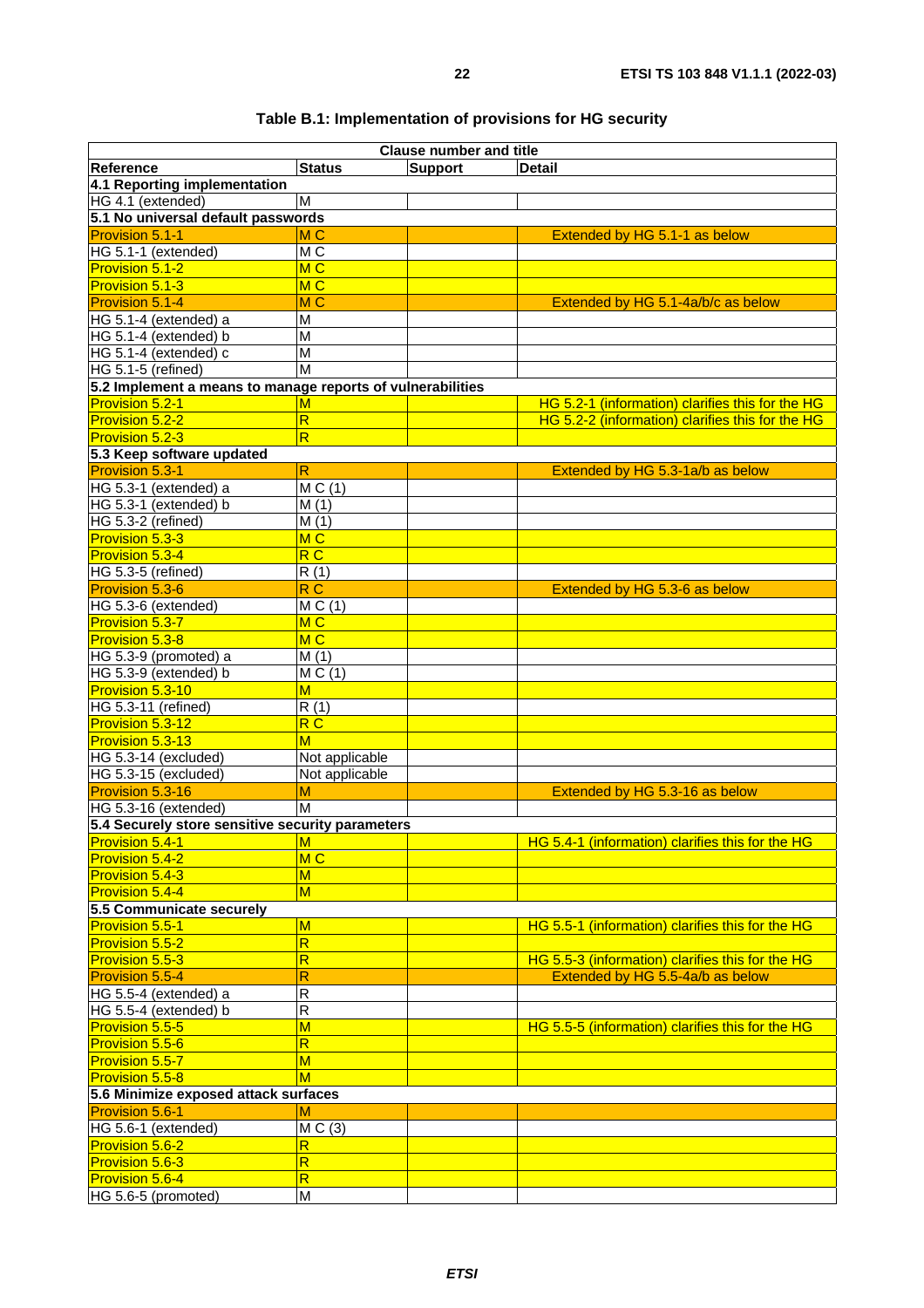|                                                            |                         | <b>Clause number and title</b> |                                                  |
|------------------------------------------------------------|-------------------------|--------------------------------|--------------------------------------------------|
| Reference                                                  | <b>Status</b>           | <b>Support</b>                 | <b>Detail</b>                                    |
| Provision 5.6-6                                            | R                       |                                |                                                  |
| Provision 5.6-7                                            | $\overline{\mathsf{R}}$ |                                | Extended by HG 5.6-7 as below                    |
| HG 5.6-7 (extended)                                        | R <sub>C</sub>          |                                |                                                  |
| <b>Provision 5.6-8</b>                                     | R                       |                                |                                                  |
| Provision 5.6-9                                            | $\overline{\mathsf{R}}$ |                                | HG 5.5-5 (information) clarifies this for the HG |
| HG 5.6-9 (extended) b                                      | $\overline{R}$          |                                |                                                  |
| 5.7 Ensure software integrity                              |                         |                                |                                                  |
| Provision 5.7-1                                            | $\mathsf{R}$            |                                | Extended by HG 5.7-1 as below                    |
| HG 5.7-1 (extended)                                        | $\overline{R}$          |                                |                                                  |
| Provision 5.7-2                                            | $\mathsf{R}$            |                                | Extended by HG 5.7-2 as below                    |
| HG 5.7-2 (extended)                                        | $\overline{R}$          |                                |                                                  |
| 5.8 Ensure that personal data is secure                    |                         |                                |                                                  |
| <b>Provision 5.8-1</b>                                     | $\overline{\mathsf{R}}$ |                                |                                                  |
| Provision 5.8-2                                            | $\overline{\mathsf{M}}$ |                                |                                                  |
| Provision 5.8-3                                            | M                       |                                |                                                  |
| 5.9 Make systems resilient to outages                      |                         |                                |                                                  |
| <b>Provision 5.9-1</b><br>HG 5.9-2 (promoted)(refined)     | R                       |                                |                                                  |
| Provision 5.9-3                                            | MC(5)                   |                                |                                                  |
| HG 5.9-3 (extended)                                        | $\mathsf{R}$<br>R C (5) |                                | Extended by HG 5.9-3 as below                    |
| 5.10 Examine system telemetry data                         |                         |                                |                                                  |
| Provision 5.10-1                                           | R C                     |                                |                                                  |
| 5.11 Make it easy for users to delete user data            |                         |                                |                                                  |
| Provision 5.11-1                                           | М                       |                                |                                                  |
| Provision 5.11-2                                           | R                       |                                |                                                  |
| Provision 5.11-3                                           | $\overline{\mathsf{R}}$ |                                |                                                  |
| Provision 5.11-4                                           | $\overline{\mathsf{R}}$ |                                |                                                  |
| 5.12 Make installation and maintenance of devices easy     |                         |                                |                                                  |
| Provision 5.12-1                                           | R                       |                                | Extended by HG 5.12-1 as below                   |
| HG 5.12-1 (extended)                                       | $\mathsf R$             |                                |                                                  |
| Provision 5.12-2                                           | $\overline{\mathsf{R}}$ |                                |                                                  |
| Provision 5.12-3                                           | R                       |                                |                                                  |
| 5.13 Validate input data                                   |                         |                                |                                                  |
| Provision 5.13-1                                           | M                       |                                |                                                  |
| 6 Adapted Data protection provisions for the HGs           |                         |                                |                                                  |
| <b>Provision 6.1</b>                                       | $\overline{\mathsf{M}}$ |                                |                                                  |
| <b>Provision 6.2</b>                                       | MC                      |                                |                                                  |
| <b>Provision 6.3</b>                                       | M                       |                                |                                                  |
| <b>Provision 6.4</b>                                       | R <sub>C</sub>          |                                |                                                  |
| <b>Provision 6.5</b>                                       | M C                     |                                |                                                  |
| 7.1 No universal default passwords                         |                         |                                |                                                  |
| HG 7.1-1 (added)                                           | $\overline{\mathbf{R}}$ |                                |                                                  |
| 7.2 Implement a means to manage reports of vulnerabilities |                         |                                |                                                  |
| 7.3 Keep software updated                                  |                         |                                |                                                  |
| HG 7.3-1 (added)                                           | M                       |                                |                                                  |
| HG 7.3-2 (added)                                           | R C                     |                                |                                                  |
| HG 7.3-3 (added)                                           | $\overline{R} C(4)$     |                                |                                                  |
| HG 7.3-4 (added)                                           | M                       |                                |                                                  |
| HG 7.3-5 (added)                                           | R <sub>C</sub>          |                                |                                                  |
| HG 7.3-6 (added)                                           | MC                      |                                |                                                  |
| HG 7.3-7 (added)                                           | M                       |                                |                                                  |
| HG 7.3-8 (added)                                           | M <sub>C</sub>          |                                |                                                  |
| 7.4 Securely store sensitive security parameters           |                         |                                |                                                  |
| HG 7.4-1 (added)                                           | M                       |                                |                                                  |
| HG 7.4-2 (added)                                           | M                       |                                |                                                  |
| HG 7.4-3 (added)                                           | M                       |                                |                                                  |
| HG 7.4-4 (added)                                           | $\overline{R}$          |                                |                                                  |
| HG 7.4-5 (added)                                           | R <sub>C</sub>          |                                |                                                  |
| HG 7.4-6 (added)                                           | R <sub>C</sub>          |                                |                                                  |
| HG 7.4-7 (added)                                           | R <sub>C</sub>          |                                |                                                  |
| HG 7.4-8 (added)                                           | $\overline{R}$<br>M     |                                |                                                  |
| HG 7.4-9 (added)<br>HG 7.4-10 (added)                      | $\overline{R}$          |                                |                                                  |
|                                                            |                         |                                |                                                  |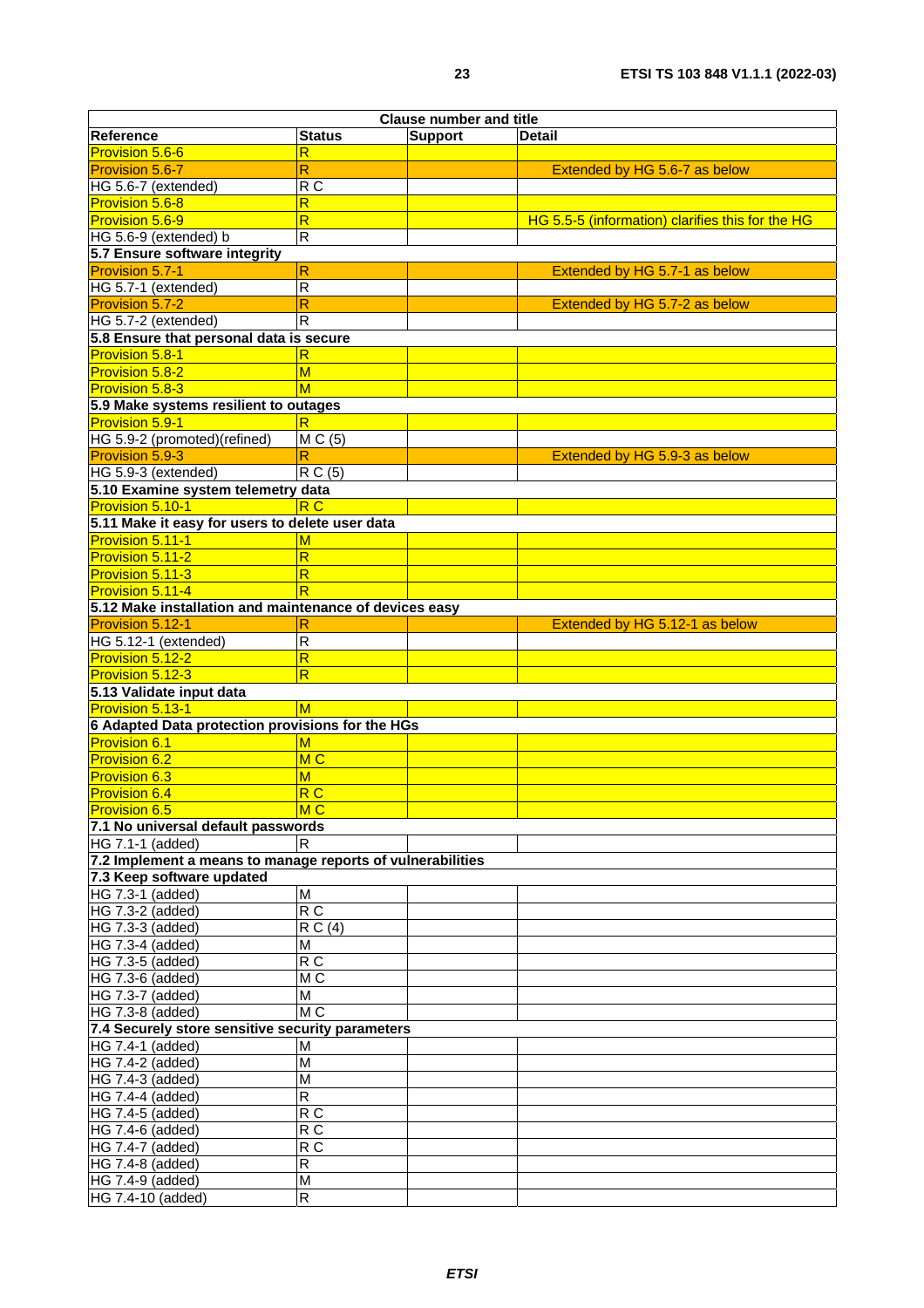| <b>Clause number and title</b>                                                                         |                         |                |               |
|--------------------------------------------------------------------------------------------------------|-------------------------|----------------|---------------|
| Reference                                                                                              | <b>Status</b>           | <b>Support</b> | <b>Detail</b> |
| HG 7.4-11 (added)                                                                                      | R <sub>C</sub>          |                |               |
| HG 7.4-12 (added)                                                                                      | $\overline{\mathsf{R}}$ |                |               |
| 7.5 Communicate securely                                                                               |                         |                |               |
| HG 7.5-1 (added)                                                                                       | R                       |                |               |
| HG 7.5-2 (added)                                                                                       | $\overline{\mathsf{R}}$ |                |               |
| HG 7.5-3 (added)                                                                                       | $\overline{\mathsf{R}}$ |                |               |
| HG 7.5-4 (added)                                                                                       | $\overline{R}$          |                |               |
| HG 7.5-5 (added)                                                                                       | R <sub>C</sub>          |                |               |
| HG 7.5-6 (added)                                                                                       | M C                     |                |               |
| HG 7.5-7 (added)                                                                                       | M <sub>C</sub>          |                |               |
| HG 7.5-8 (added)                                                                                       | R                       |                |               |
| HG 7.5-9 (added)                                                                                       | R                       |                |               |
| HG 7.5-10 (added)                                                                                      | $\overline{R}$          |                |               |
| HG 7.5-11 (added)                                                                                      | R                       |                |               |
| 7.6 Minimize exposed attack surfaces                                                                   |                         |                |               |
| HG 7.6-1 (added)                                                                                       | M                       |                |               |
| HG 7.6-2 (added)                                                                                       | M                       |                |               |
| HG 7.6-3 (added)                                                                                       | MC(3)                   |                |               |
| HG 7.6-4 (added)                                                                                       | MC(3)                   |                |               |
| HG 7.6-5 (added)                                                                                       | R(4)                    |                |               |
| HG 7.6-6 (added)                                                                                       | R C                     |                |               |
| HG 7.6-7 (added)                                                                                       | $\overline{RC}$         |                |               |
| HG 7.6-8 (added)                                                                                       | R                       |                |               |
| HG 7.6-9 (added)                                                                                       | M <sub>C</sub>          |                |               |
| 7.7 Ensure software integrity                                                                          |                         |                |               |
| HG 7.7-1 (added)                                                                                       | $\mathsf R$             |                |               |
| HG 7.7-2 (added)                                                                                       | $\overline{\mathsf{R}}$ |                |               |
| 7.8 Ensure that personal data is secure                                                                |                         |                |               |
| 7.9 Make system resilient to outages                                                                   |                         |                |               |
| 7.10 Collecting log data                                                                               |                         |                |               |
| HG 7.10-1 (added)                                                                                      | R                       |                |               |
| HG 7.10-2 (added)                                                                                      | $\overline{\mathsf{R}}$ |                |               |
| HG 7.10-3 (added)                                                                                      | $\overline{\mathsf{R}}$ |                |               |
| HG 7.10-4 (added)                                                                                      | $\overline{\mathsf{R}}$ |                |               |
| HG 7.10-5 (added)                                                                                      | R                       |                |               |
| HG 7.10-6 (added)                                                                                      | R                       |                |               |
| 7.11 Make it easy for users to delete user data                                                        |                         |                |               |
| 7.12 Make installation and maintenance of devices easy                                                 |                         |                |               |
| HG 7.12-1 (added)                                                                                      | M                       |                |               |
| 7.13 Validate input data                                                                               |                         |                |               |
| Conditions:                                                                                            |                         |                |               |
| An update mechanism is implemented.<br>1)                                                              |                         |                |               |
| Open source software or 3rd party software is used.<br>(2)                                             |                         |                |               |
| 3)<br>A guest or community Wi-Fi® channel is enabled.                                                  |                         |                |               |
| $\vert 4)$<br>The programming language contains unsecure functions that have been superseded by secure |                         |                |               |
| counterparts.                                                                                          |                         |                |               |
| The HG device fails in its function due to power loss or similar failure.<br>5)                        |                         |                |               |